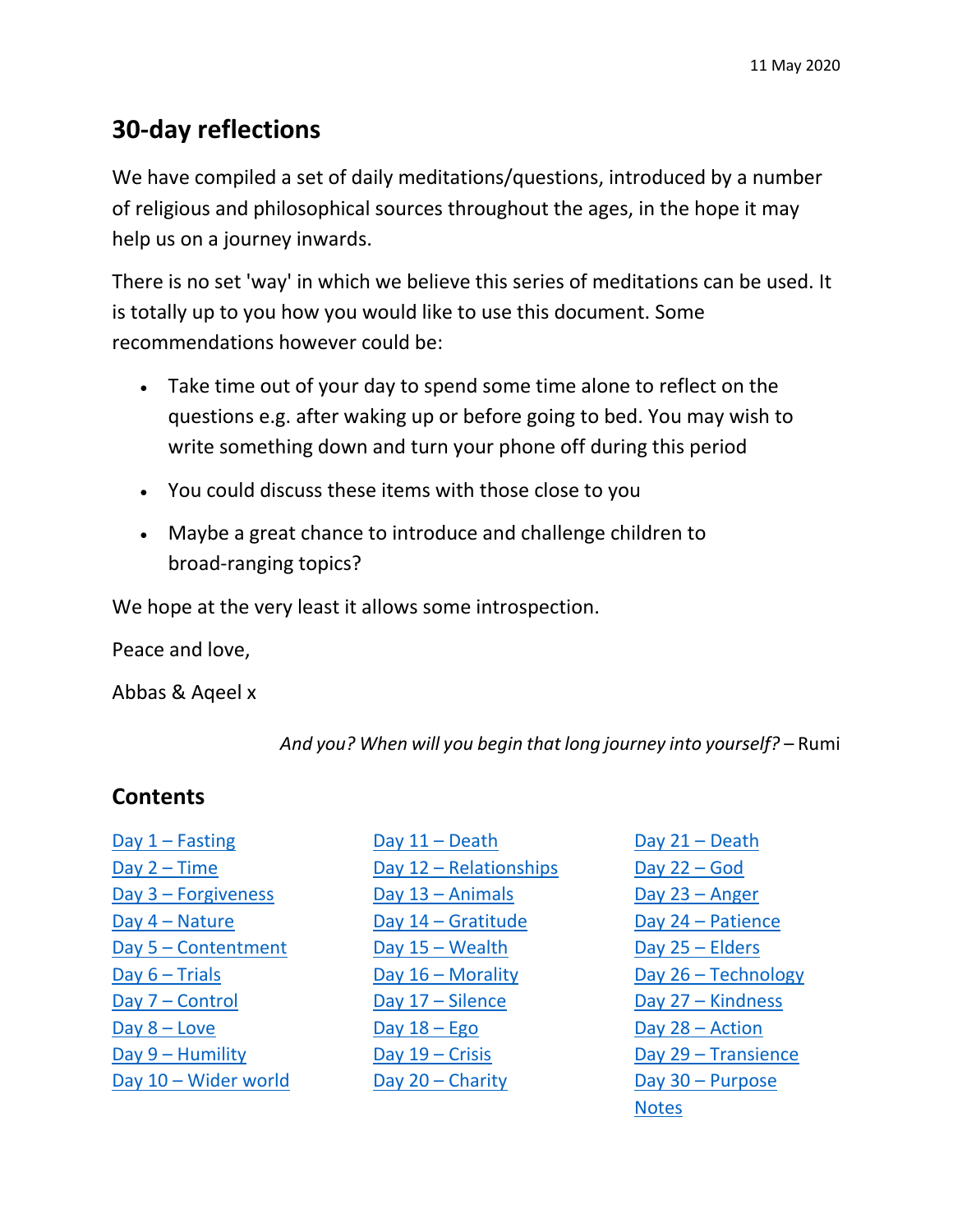<span id="page-1-0"></span>**Day 1 – Fasting Click for contents page)** 

*O people! A month [Ramadhan] has approached you laden with blessing, mercy and forgiveness...* 

*-* Prophet Muhammed (pbuh)

*If physical fasting is not accompanied by mental fasting it is bound to end in hypocrisy and disaster.* 

*-* Mohandas Gandhi

### **Today's meditations:**

What does fasting mean to you?

What is your mental diet? What thoughts do you feed yourself whilst fasting?

Do you eat the same thoughts and drink the same actions as you would normally? Would you change anything?

Do you have any habits you'd like to remove? Any knowledge you'd like to uncover?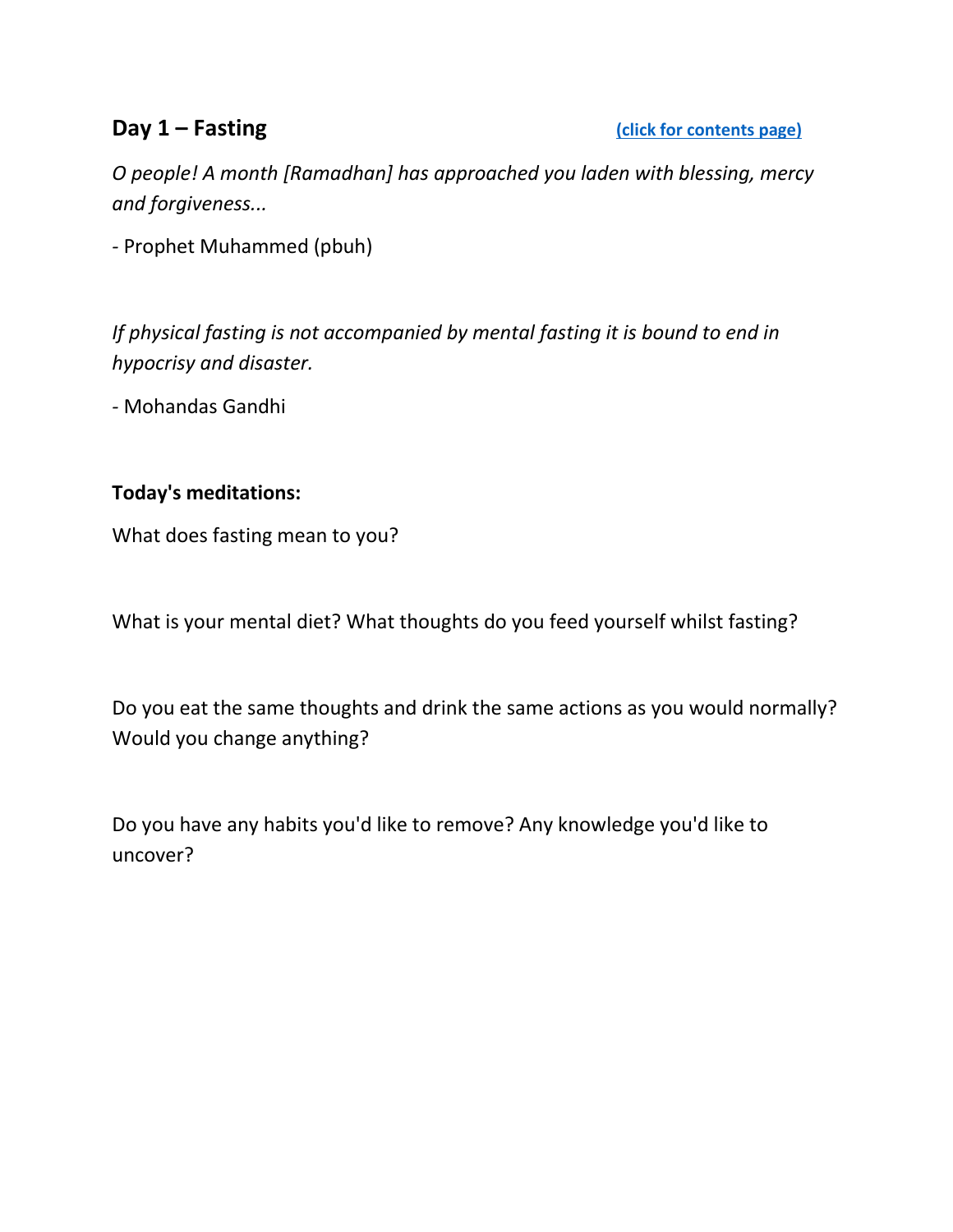<span id="page-2-0"></span>*Every breath you take is a step toward death.* 

*-* Hazrat Ali ibn Abi Talib (pbuh)

*Live not as though there were a thousand years ahead of you. Fate is at your elbow. Make yourself good while life and power are still yours.* 

*-* Marcus Aurelius, *Meditations*

*Who has time? Who has time? But, then, if we do not ever take time, how can we ever have time?* 

*-* The Merovingian, *The Matrix Reloaded*

### **Today's meditations:**

How was your day yesterday? What did you learn? Are you grateful for anything that occurred? Can you think of five things you were grateful for? Can you think of 20?

If you were to draw two columns, "How I believe time should be spent" & "How I spend my time", how would they compare? What is important to you that you believe you cannot do? Why?

If there is such a thing as a waste of money, is there such a thing as a waste of time? How would you define it for yourself?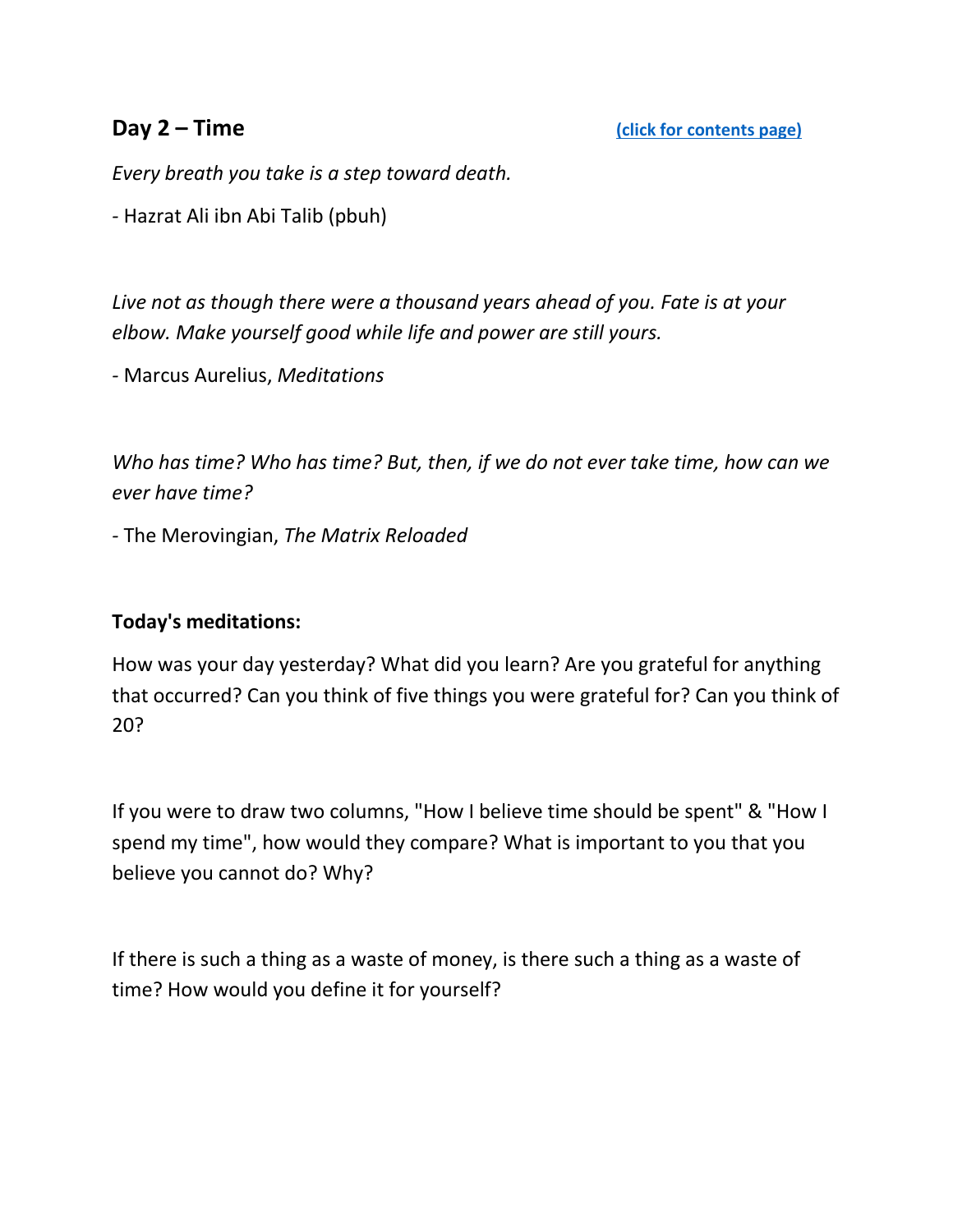# <span id="page-3-0"></span>**Day 3 – Forgiveness Contents page)**

*An honourable saying and forgiveness are better than charity succeeded by injury.*

*-* Quran 2:263

*If you want to see the brave, look at those who can forgive. If you want to see the heroic, look at those who can love in return for hatred.*

*-* Bhagavad Gita

*Where there is forgiveness, there is God Himself.*

*-* Guru Granth Sahib

## **Today's meditations:**

Have you ever been hurt? How did it make you feel? Have you forgiven them? If not, imagine if they were on their deathbed tomorrow. Could you see any of your feelings changing? If, picturing that moment, you feel you could make peace, is there harmony to be gained and potential regret to be saved by reconciling earlier?

Have you ever hurt someone? How do you think it made them feel? Did they forgive you? Did you forgive yourself?

What is the best way to apologise?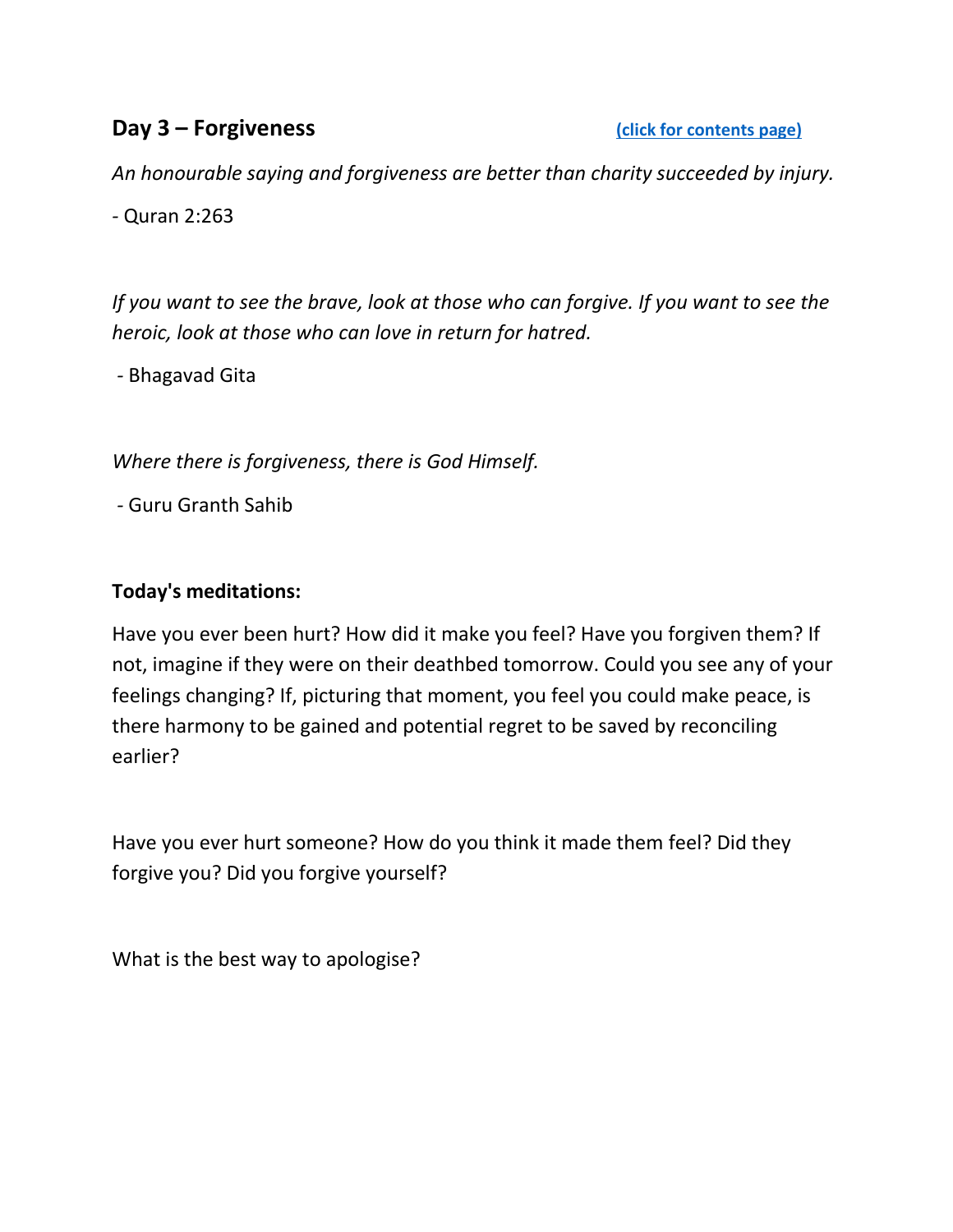<span id="page-4-0"></span>*Our task must be to free ourselves— by widening our circle of compassion to embrace all living creatures and the whole of nature and its beauty.* 

*-* Albert Einstein

*And there is no moving creature in or on the earth, no fowl that flies with its two wings but they are communities like yours.*

*-* Quran 6:38

*There is a story of a religious teacher who used to talk every morning to his disciples. One morning he got on to the platform and was just about to begin when a little bird came and sat on the window sill and began to sing, and sang away with full heart. Then it stopped and flew away and the teacher said, `The sermon for this morning is over'.*

- J Krishnamurti, *Freedom from the Known*

### **Today's meditations:**

What are your thoughts towards the rest of the natural world? What plants and animals are you fond of? What things do you think you have in common with them?

How much time do you spend outdoors? Could you go outdoors today? What life beyond the human do you notice?

Imagine a world where the animals could speak to you. They have a minute to tell you what they think about humanity. What would they say? What would the dogs and cats say? What would the chickens and cows say?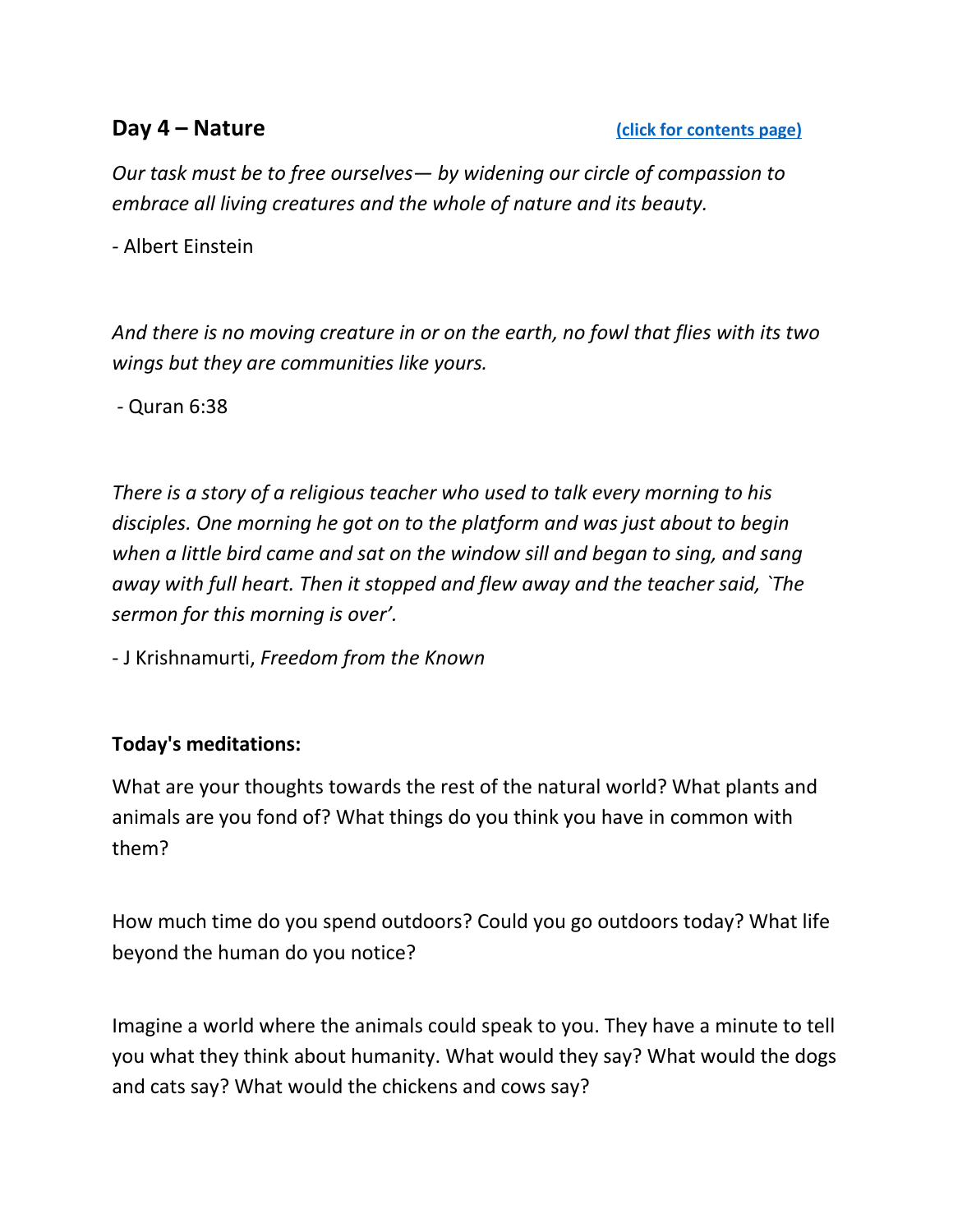# <span id="page-5-0"></span>**Day 5 – Contentment Contentment [\(click for contents page\)](#page-0-0)**

*Riches are not from abundance of worldly goods, but from a contented mind.* 

*-* Prophet Muhammed (pbuh)

*Do not spoil what you have by desiring what you have not; remember that what you now have was once among the things you only hoped for.* 

*-* Epicurus

*We must not wish anything other than what happens from moment to moment, all the while, however, exercising ourselves in goodness.*

*-* St Catherine of Genoa

### **Today's meditations:**

How does it feel to be at ease? What things can you change in your daily life to increase this feeling?

Is your contentment based on future events that may or may not happen? What things do you have in the here and now that bring you peace? Imagine they were to disappear. How would you now feel?

What is your "enough" in life? Do you think "more" can be a bad thing?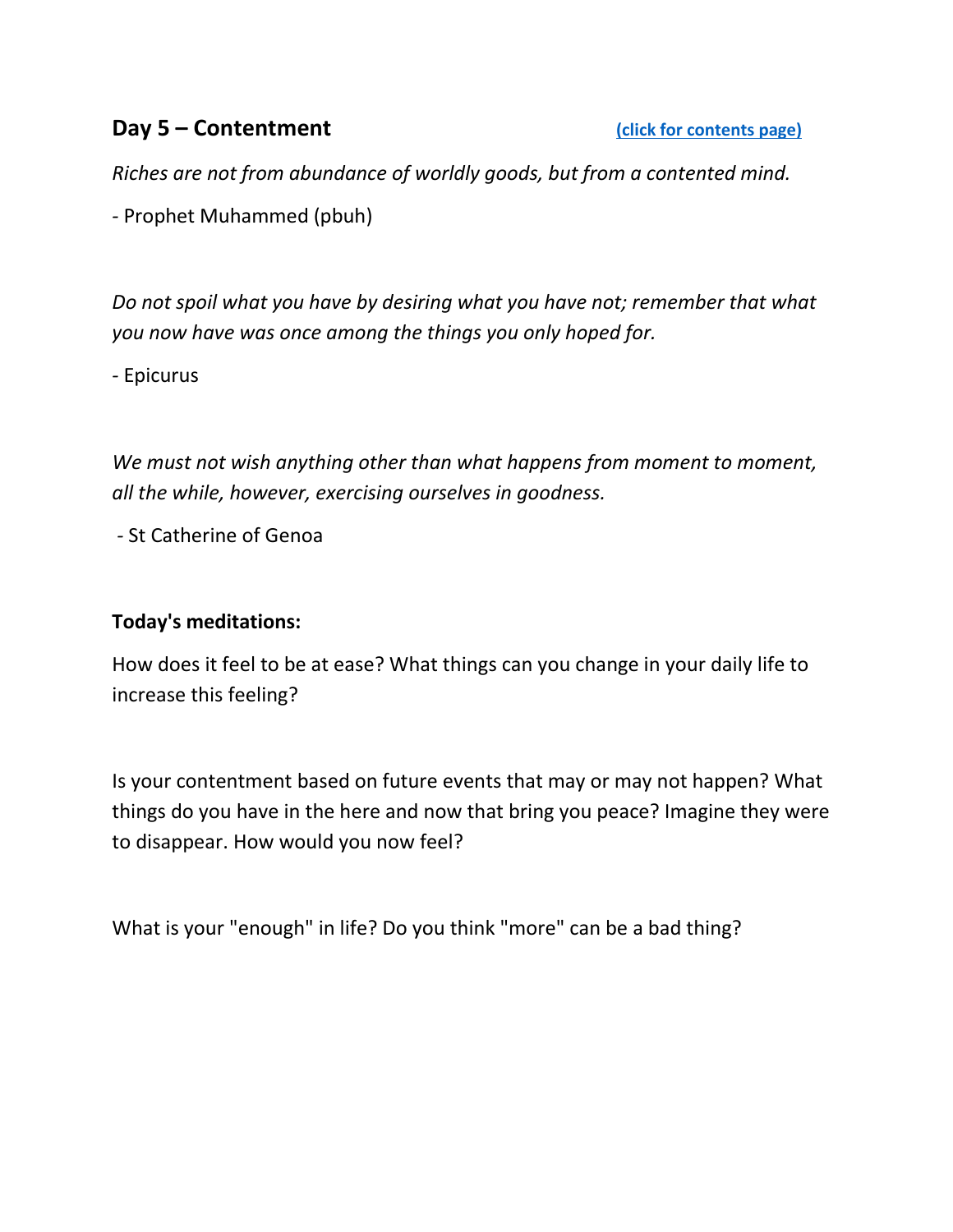<span id="page-6-0"></span>**Day 6 – Trials [\(click for contents page\)](#page-0-0)**

*Do not pray to the Lord saying, "Lord! Protect me from temptations and trials," for there is none who is not tempted and tried.* 

*-* Hazrat Ali ibn Abi Talib (pbuh)

*Let me not pray to be sheltered from dangers but to be fearless in facing them. Let me not beg for the stilling of my pain but for the heart to conquer it.*

*-* Rabindranath Tagore

*Nothing ought to be unexpected by us. Our minds should be sent forward in advance to meet all the problems, and we should consider, not what is likely to happen, but what can happen.*

*-* Seneca

### **Today's meditations:**

Think back to a time where you were anxious about something. Did you get through it? What have you learnt about yourself as a result? Were there any blessings in disguise?

Can you prepare for a future event without worrying? What prior experiences could you draw on, be they yours or others', to meet those events with more resilience?

Think forward to potential future events that could disturb you. Can you definitely prevent these from happening? Do you have ultimate control? If you don't, is there any point worrying about it? If you do, is there any point worrying about it?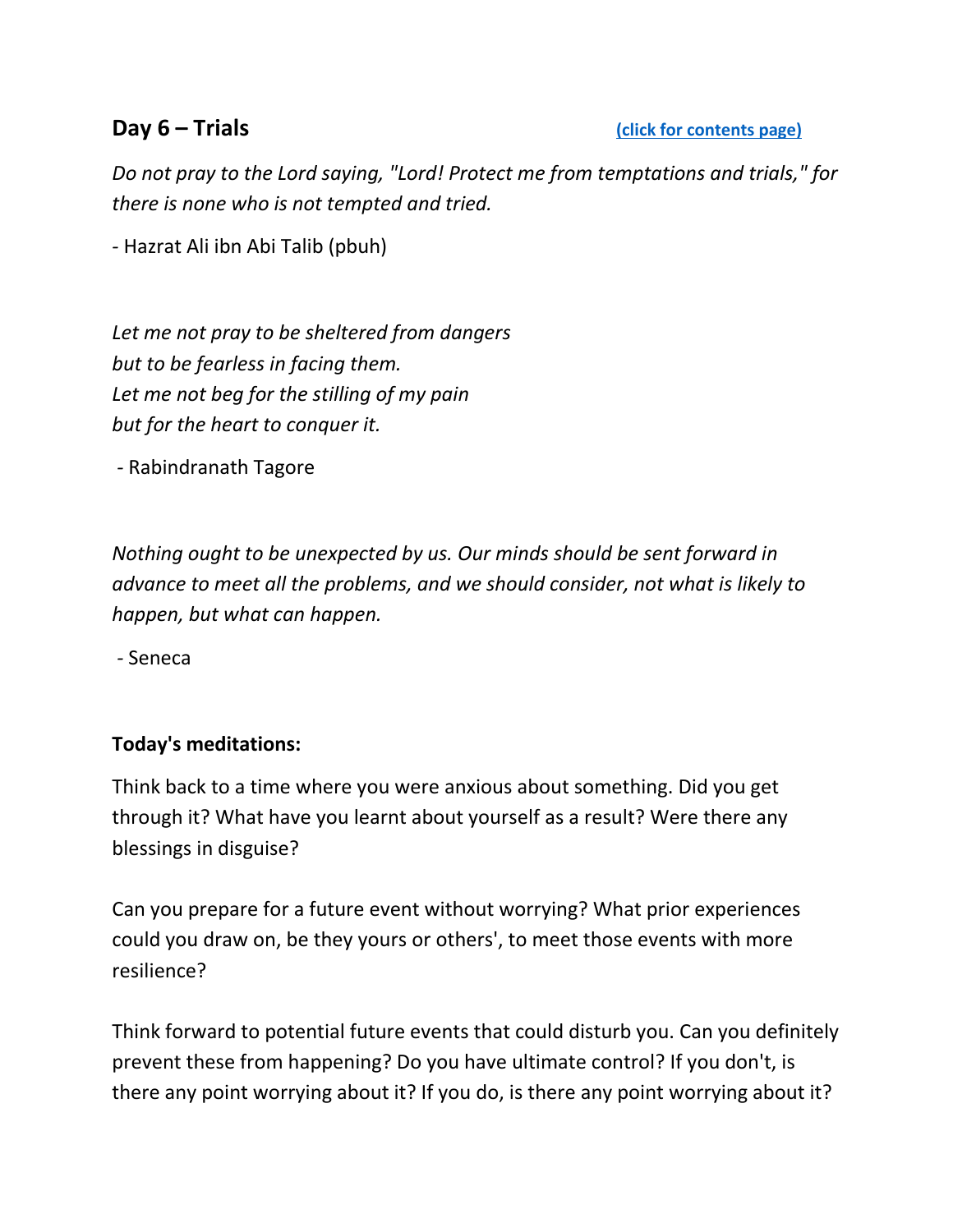<span id="page-7-0"></span>*God, grant me the serenity to accept the things I cannot change, courage to change the things I can, and wisdom to know the difference.* 

*-* The Serenity Prayer

*Make the best use of what is in your power, and take the rest as it happens. Some things are up to us and some things are not up to us. Our opinions are up to us, and our impulses, desires, aversions—in short, whatever is our own doing. Our bodies are not up to us, nor are our possessions, our reputations, or our public offices, or, that is, whatever is not our own doing.* 

*-* Epictetus, *Handbook*

### **Today's meditations:**

What do you feel you have control over? What would you like to have control over? Has it always been this way? How have your desires for control changed over time, and where do you see them going in the future?

Is not having control over aspects of your life always bad? If you don't have control, are you able to make peace with it? Is there any benefit to be gained by letting go?

Sit in silence for 10 minutes. What thoughts arise in your head? Are they negative, positive or neutral? How are they affecting your mood? Do you think you can change your life by changing your thoughts?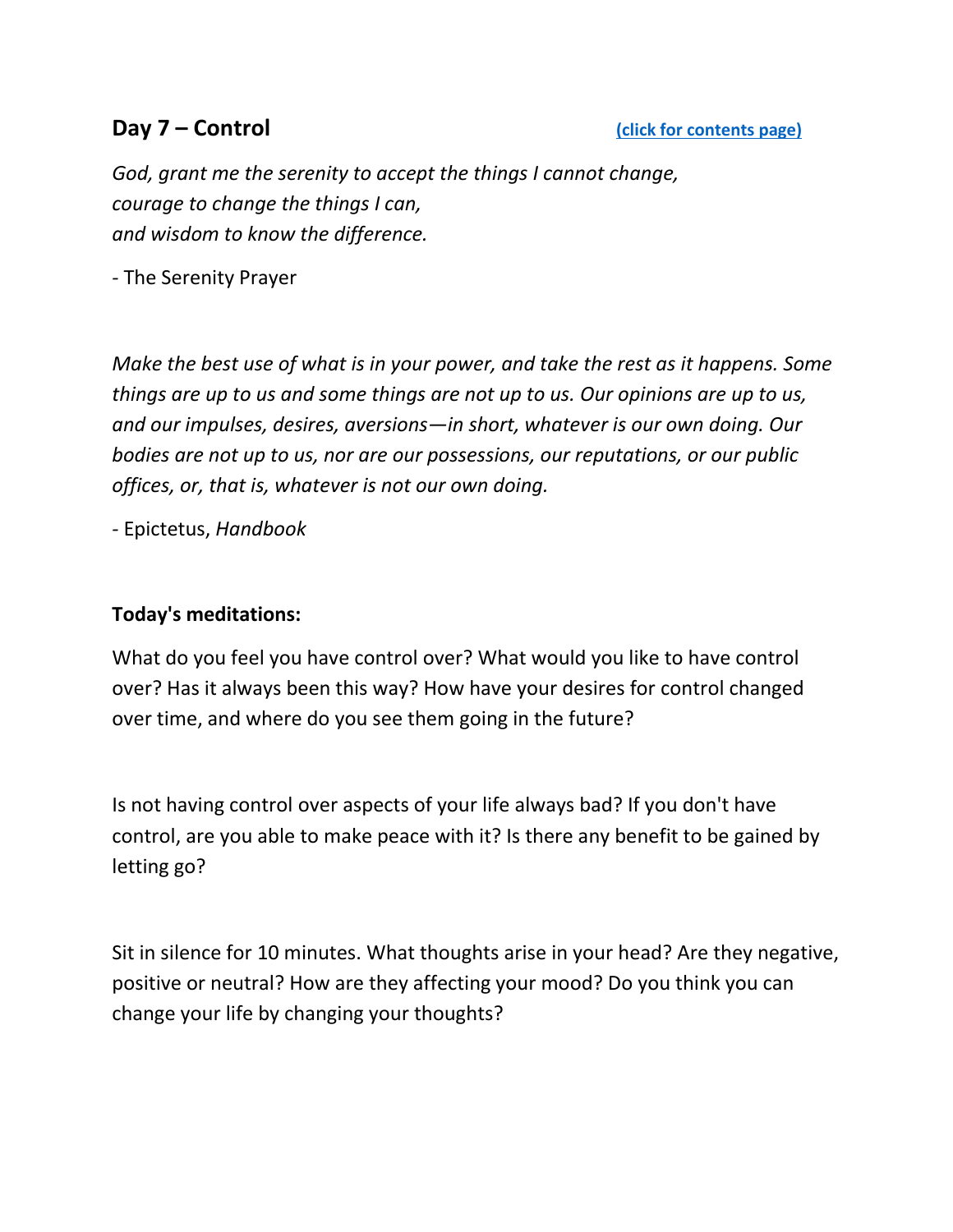<span id="page-8-0"></span>*I think...if it is true that there are as many minds as there are heads, then there are as many kinds of love as there are hearts.* 

*-* Leo Tolstoy, *Anna Karenina*

*And still, after all this time, The sun never says to the earth, "You owe me."*

*Look what happens with A love like that, It lights up the Whole Sky.* 

*-* Hafez

# **Today's meditations:**

Do you think love can be unconditional? Are you able to both expect *and* love at the same time?

When our bodies are frail, possessions meaningless, our rank irrelevant... What is left?

If you were to ask society what makes a good partner, what would they say? If you were to ask yourself what makes a good partner, what would you say? Do you ever find yourself mistaking society's values for your own?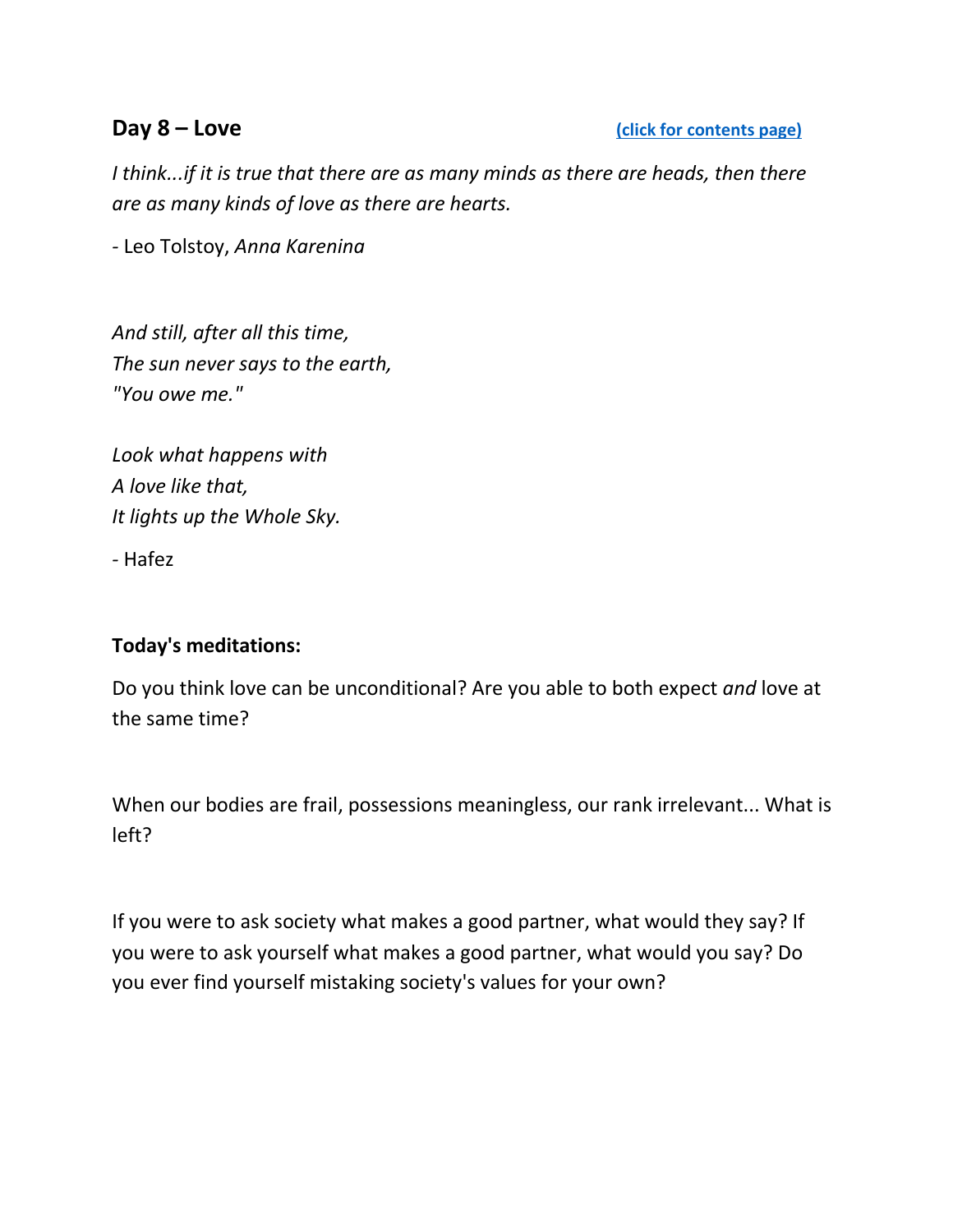<span id="page-9-0"></span>*And walk not on the earth exultantly. Truly you shall never make a hole in the earth and shall never reach the mountains in height.* 

*-* Quran 17:37

*Humility does not consist in hiding our talents and virtues, in thinking ourselves worse and more ordinary than we are, but in possessing a clear knowledge of all that is lacking in us and in not exalting ourselves for that which we have, seeing that God has freely given it us and that, with all His gifts, we are still of infinitely little importance.* 

*-* Lacordaire

## **Today's meditations:**

How much of a factor does luck play in your life? What gifts were you born with?

Reflect on something you believe you've done that is 'self-made' or mostly by your own efforts. Consider other factors you may have relied on, for example farmers across the world, healthcare services, companions, teachers, absence of war, civil rights. Is it only hard work that has been required, or the labour and love of others, good fortune and Providence too?

How should we treat people who have not been gifted the gifts we may have been given?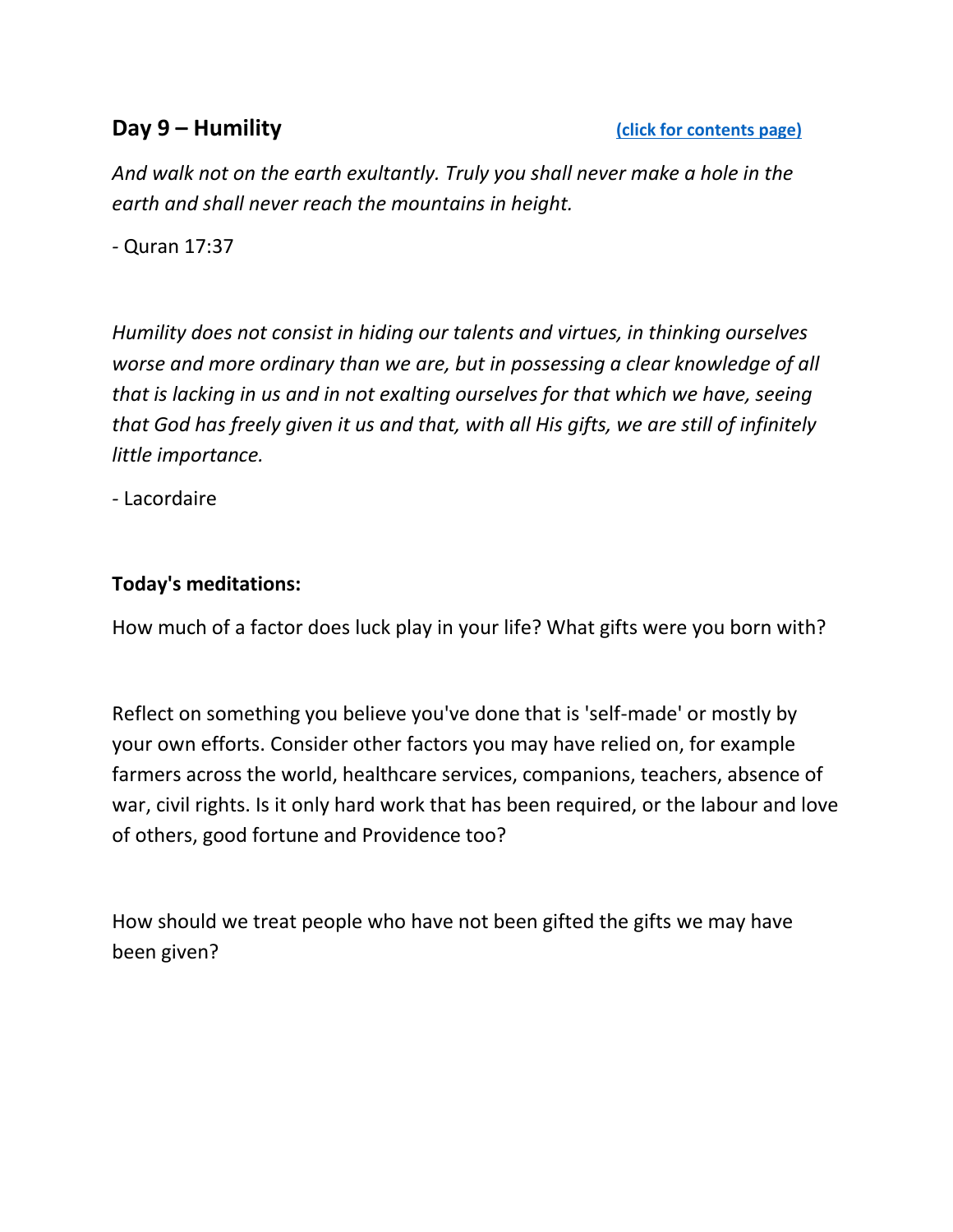# <span id="page-10-0"></span>**Day 10 - Wider world Contents [\(click for contents page\)](#page-0-0)**

*Do you think you love your Creator? Love your fellow-creature first.* 

*-* Prophet Muhammed (pbuh)

*Remember that what insults you isn't the person who abuses you... but your judgment that such people are insulting you. So whenever anyone irritates you, recognise that it is your opinion that has irritated you.*

- Epictetus, *Handbook*

*I am not born for one corner; the whole world is my native land.*

- Seneca

## **Today's meditations:**

What are some ways in which you connect with your fellow human beings? Are there additional ways you'd like to add to this? On the other hand, can you be too connected?

What is your relationship with your neighbours like? What about those in your wider community? What benefits come from being reliant on others?

Do your actions have consequences on other people and the environment they inhabit? What do you believe are your responsibilities when taking such actions?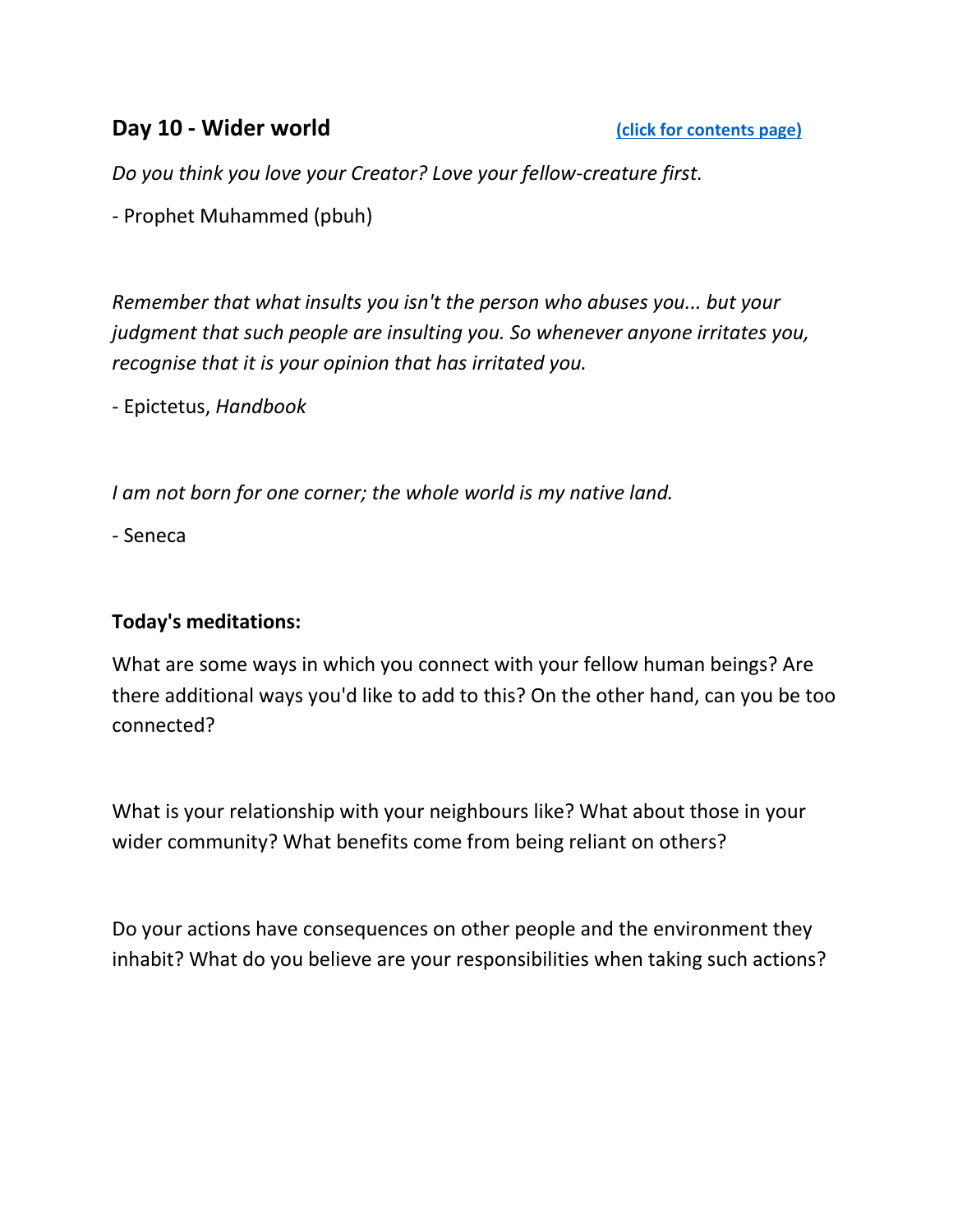<span id="page-11-0"></span>*I wonder at the person who sees people die, yet forgets his own end.* 

*-* Hazrat Ali ibn Abi Talib (pbuh)

*Yellow leaves hang on your tree of life. The messengers of death are waiting. You are going to travel far away. Have you any provision for the journey?* 

*-* Gautama Buddha, *Dhammapada*

## **Today's meditations:**

How often do you think about your own death? Does death surprise you when it comes? Why?

Imagine today is going to be the last day you are alive. What would you do? What would you say? Imagine you are now going to die in five years' time instead. How would that affect your previous answers?

Would life be any different to you if there was no death? What meaning, if any, do you think death brings to life?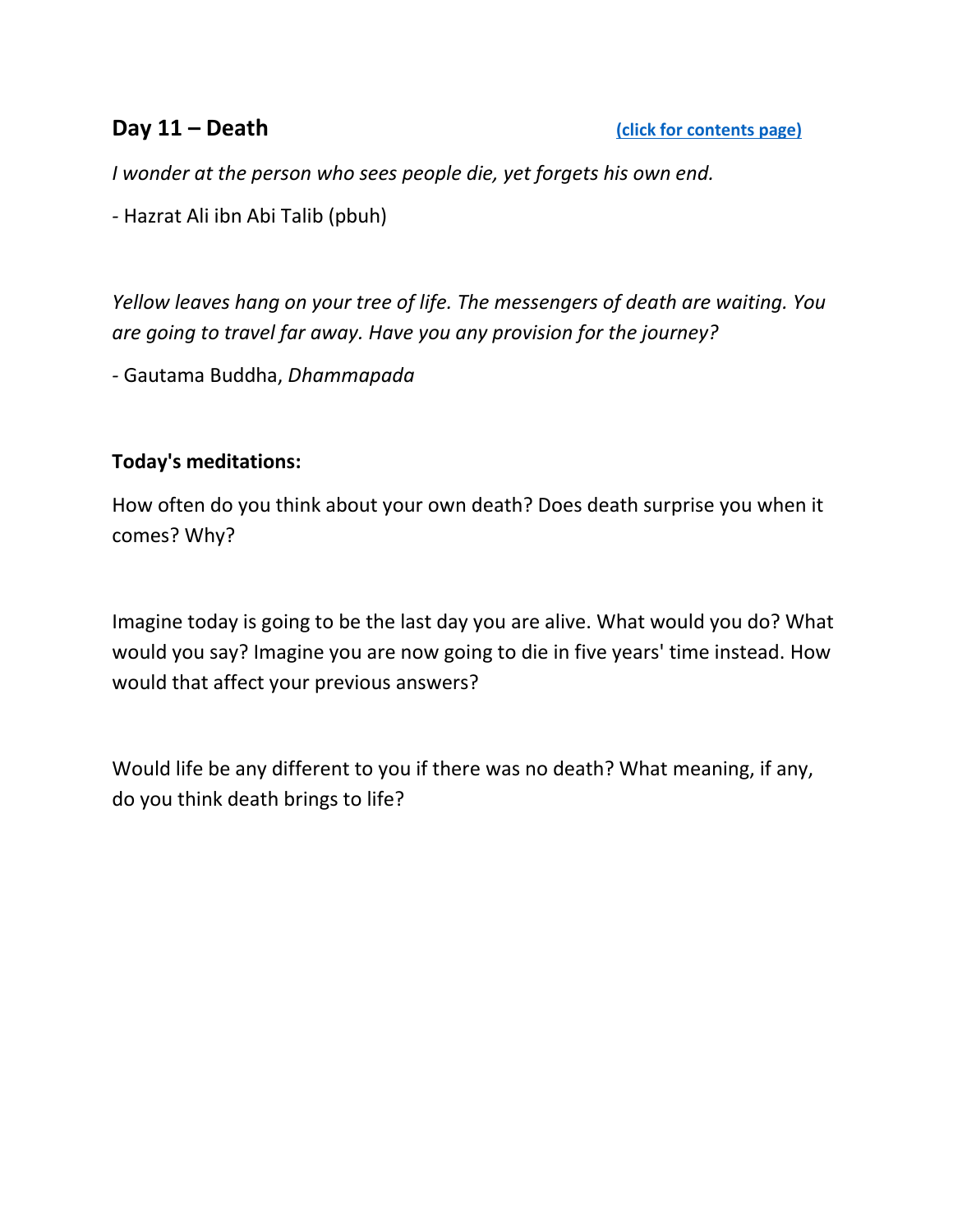# <span id="page-12-0"></span>**Day 12 – Relationships Contents page)**

*It's easy to love a perfect God, unblemished and infallible that He is. What is far more difficult is to love fellow human being with all their imperfections and defects. Remember, one can only know what one is capable of loving. There is no wisdom without love. Unless we learn to love God's creation, we can neither truly love nor truly know God.*

- Elif Shafak, *The Forty Rules of Love*

*When two people are at one in their inmost hearts, They shatter even the strength of iron or of bronze. And when two people understand each other in their inmost hearts, Their words are sweet and strong, like the fragrance of orchids.* 

*-* I Ching

# **Today's meditations:**

Think of relationships with people that you really cherish. Why do you cherish them? When was the last time you told them this?

Take a moment to stop and think about your emotions. How often do you do this? Could you tell others about them more, and would that improve your communication with them?

Are there any neglected or old relationships you want to cultivate again before it's too late?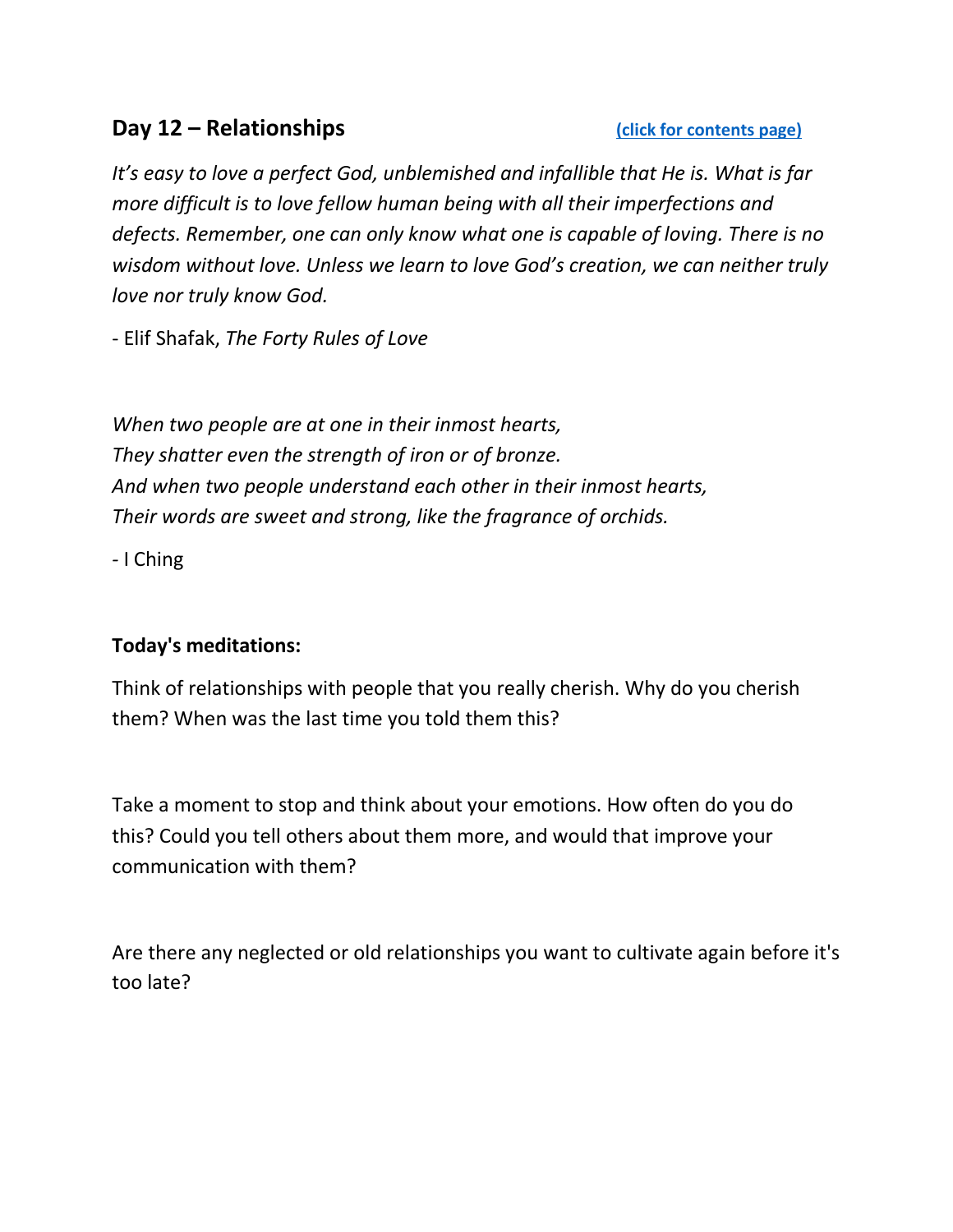### <span id="page-13-0"></span>**Day 13 – Animals Contents page)**

*The animals of the world exist for their own reasons. They were not made for humans any more than black people were made for white, or women created for men.* 

*-* Alice Walker

*Think occasionally of the suffering of which you spare yourself the sight.*

- Albert Schweitzer

*Entrust them to a person who is trustworthy and who is of a kind nature, so that he may not mistreat the animals or starve or tire out the animals during the transit. Instruct him not to separate a she-camel from its young, not to milk it so much that nothing is left for its young one, and not to drive them harshly or overburden them with excessive load. He should always give them enough rest at watering places. They should not be driven through deserts as much as possible, and should follow green lands and regions with plenty of wooded areas. Thus, every care should be taken so that they reach their destination in healthy and robust condition.*

- Hazrat Ali ibn Abi Talib (pbuh)

### **Today's meditations:**

Why do you eat the food you do? What influences these decisions?

What journey do the animals or animal products take to arrive into your home? How were they treated? Did they feel pain? Do the ends justify the means?

Imagine you had to pick one of the following three choices: kill humans; kill animals; or kill neither. Which would it be?

An alien species appears on Earth. They are stronger than us, more intelligent than us. They wish to destroy humanity. We ask 'Why?'. They say, 'because it gives us pleasure'. How would you convince them otherwise?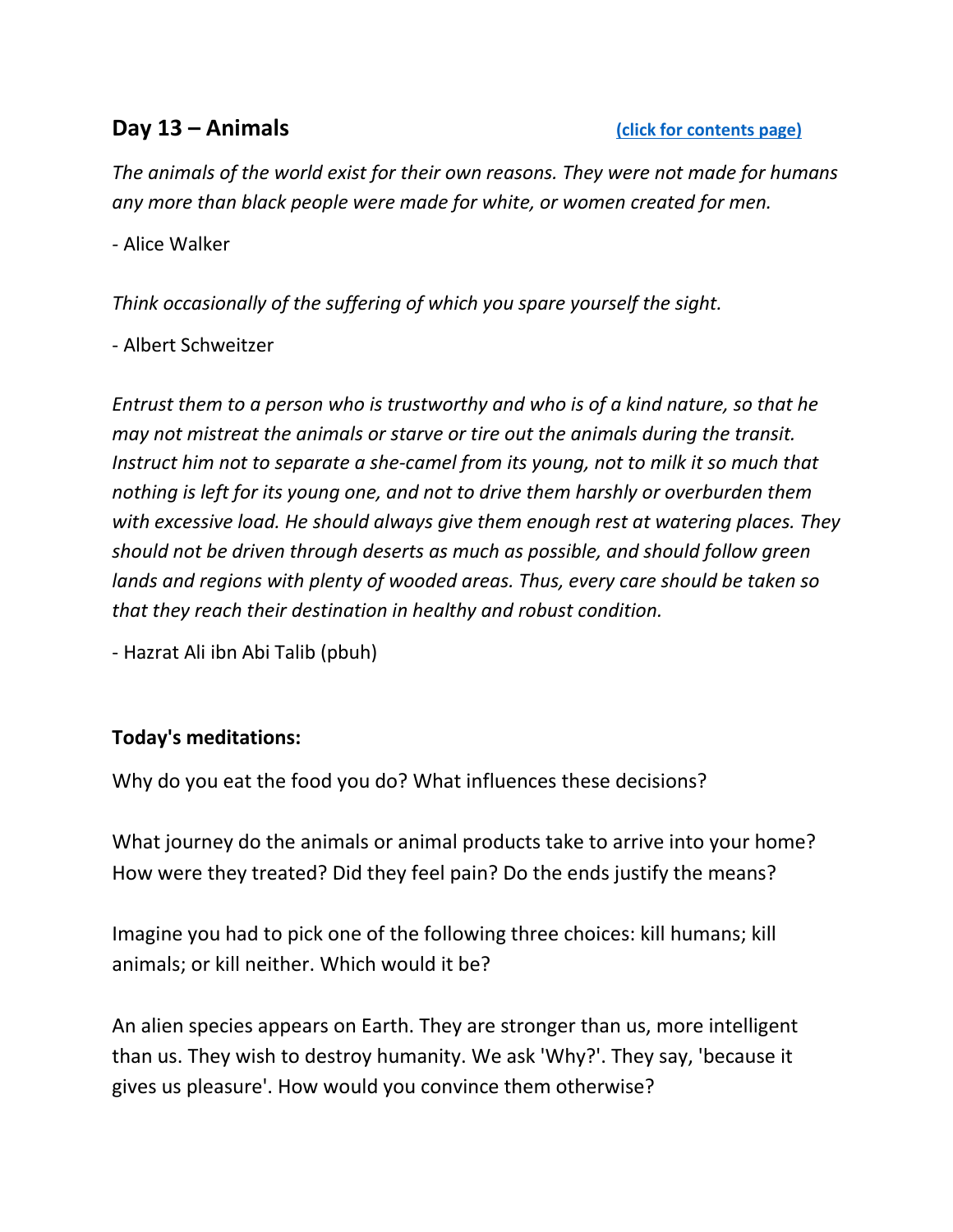# <span id="page-14-0"></span>**Day 14 – Gratitude Contents page)**

*A thankful person is thankful under all circumstances. A complaining soul complains even in paradise.*

- Baha'u'llah

*Piglet noticed that even though he had a Very Small Heart, it could hold a rather large amount of Gratitude.*

- A.A. Milne, *Winnie-the-Pooh*

*Others sowed for me; I sow for others to come.*

- Proverb

# **Today's meditations:**

What things are you thankful for? How do they make you feel? Do you ever take time to express this inwardly in your thoughts? What about outwardly to others?

Do you ever find yourself feeling ungrateful? Why? Are there any external influences that contribute to this? How can you be more aware of them?

What do you think is the difference, if any, between showing gratitude and flattery? What is the most genuine way to express thanks or praise? How might an insincere way differ?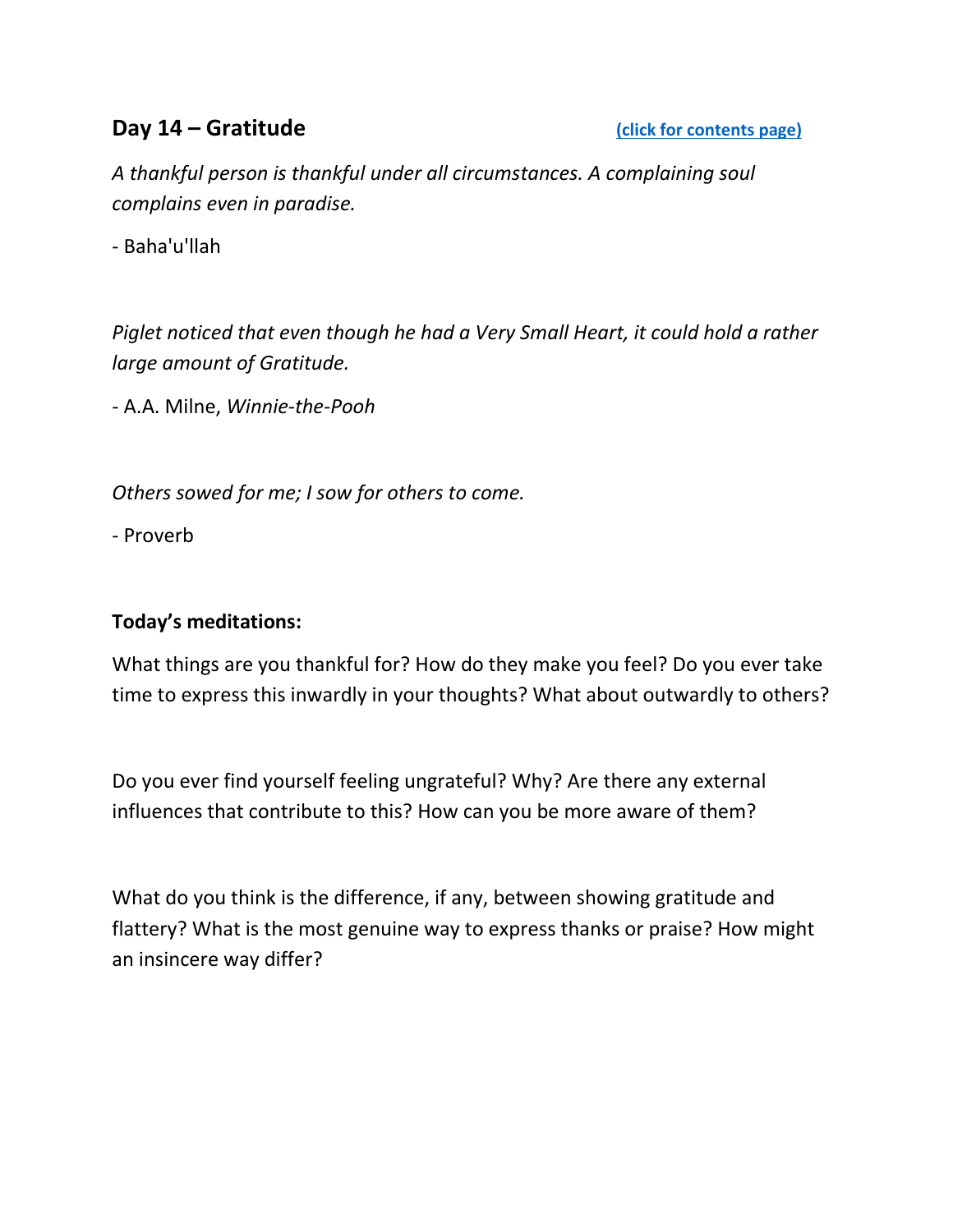# <span id="page-15-0"></span>**Day 15 – Wealth [\(click for contents page\)](#page-0-0)**

*All wealth belongs to the divine and those who hold it are trustees, not possessors. It is with them today; tomorrow it may be elsewhere.* 

*-* Sri Aurobindo

*Until we have begun to go without them, we fail to realise how unnecessary many things are. We've been using them not because we needed them but because we had them.*

- Seneca

*When the last tree has been cut down, the last fish caught, the last river poisoned, only then will we realise that one cannot eat money.* 

*-* Native American saying

# **Today's meditations:**

What does money mean to you? What do possessions? What drives you to earn more money and buy more things? What impact does this have on you, your companions and the rest of the human and non-human world? Are you a trustee or are you a possessor?

If you had been born in different circumstances would you desire the same things? Would you be content with the same things? Does amassing wealth or objects make us happy or can our thoughts make us happy?

What would happen if contentment was advertised to us more?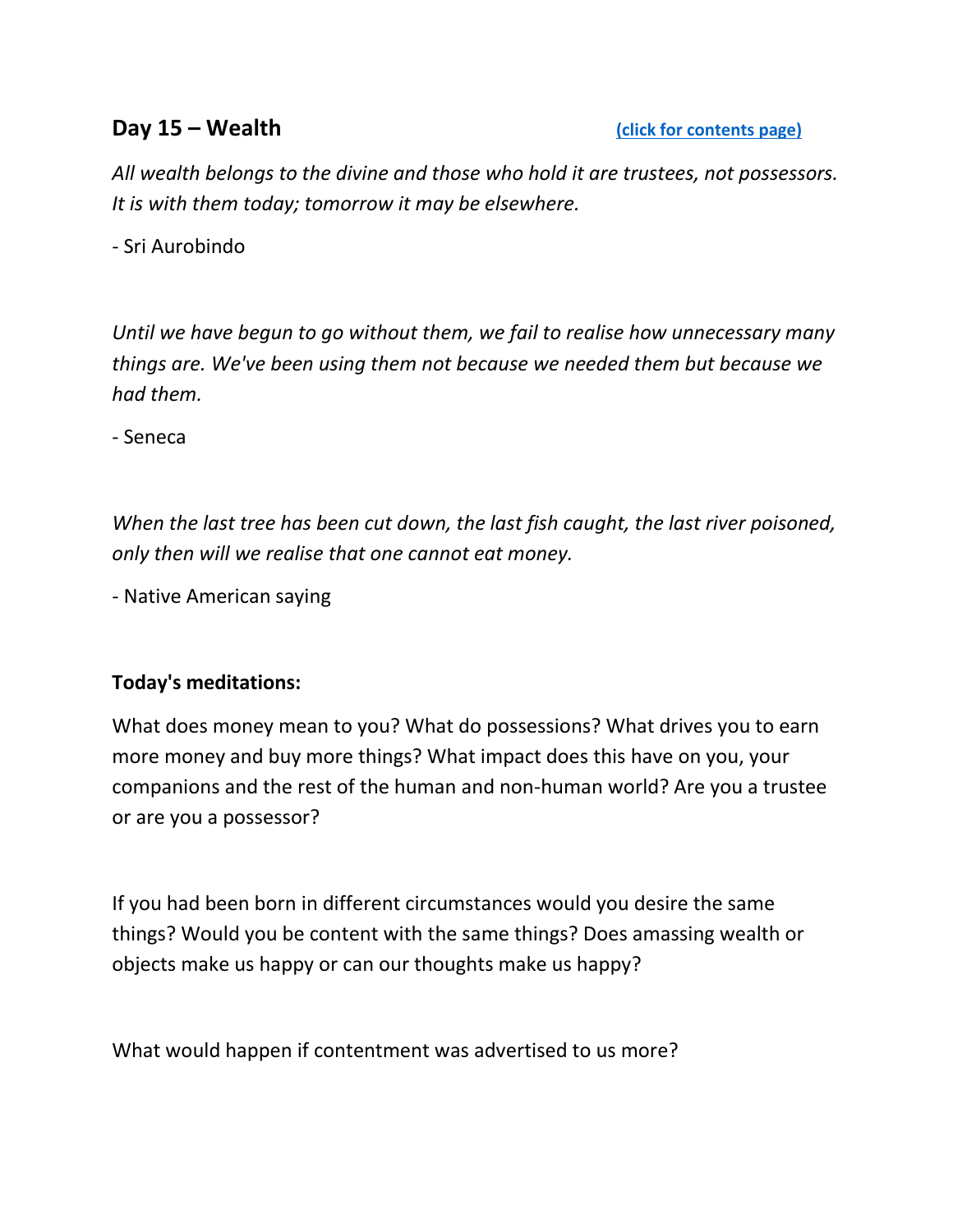# <span id="page-16-0"></span>**Day 16 – Morality Contents page)**

*It is easy to hate and it is difficult to love. This is how the whole scheme of things works. All good things are difficult to achieve; and bad things are very easy to get*.

# - Confucius

*The men and women on death row have some combination of bad genes, bad parents, bad environments, and bad ideas (and the innocent, of course, have supremely bad luck). Which of these quantities, exactly, were they responsible for? No human being is responsible for his genes or his upbringing, yet we have every reason to believe that these factors determine his character. Our system of justice should reflect an understanding that any of us could have been dealt a very different hand in life. In fact, it seems immoral not to recognize just how much luck is involved in morality itself.*

- Sam Harris, *Free Will*

*But you will it not unless God wills it. For God has been Knowing, Wise.*

- Quran 76:30

# **Today's meditations**

Have you ever held a belief you now see as wrong or mistaken? How do you react to people who still hold that belief? Is it with compassion? Annoyance?

Have you ever made a mistake and sincerely regretted it? What can you remember about people's actions around you? Which actions helped? Which actions didn't?

Is there such a thing as a "Bad Person"? Are you able to understand their story, namely the path that led them to where they are today? Do you believe you would have been able to act differently if you were born in the same circumstances?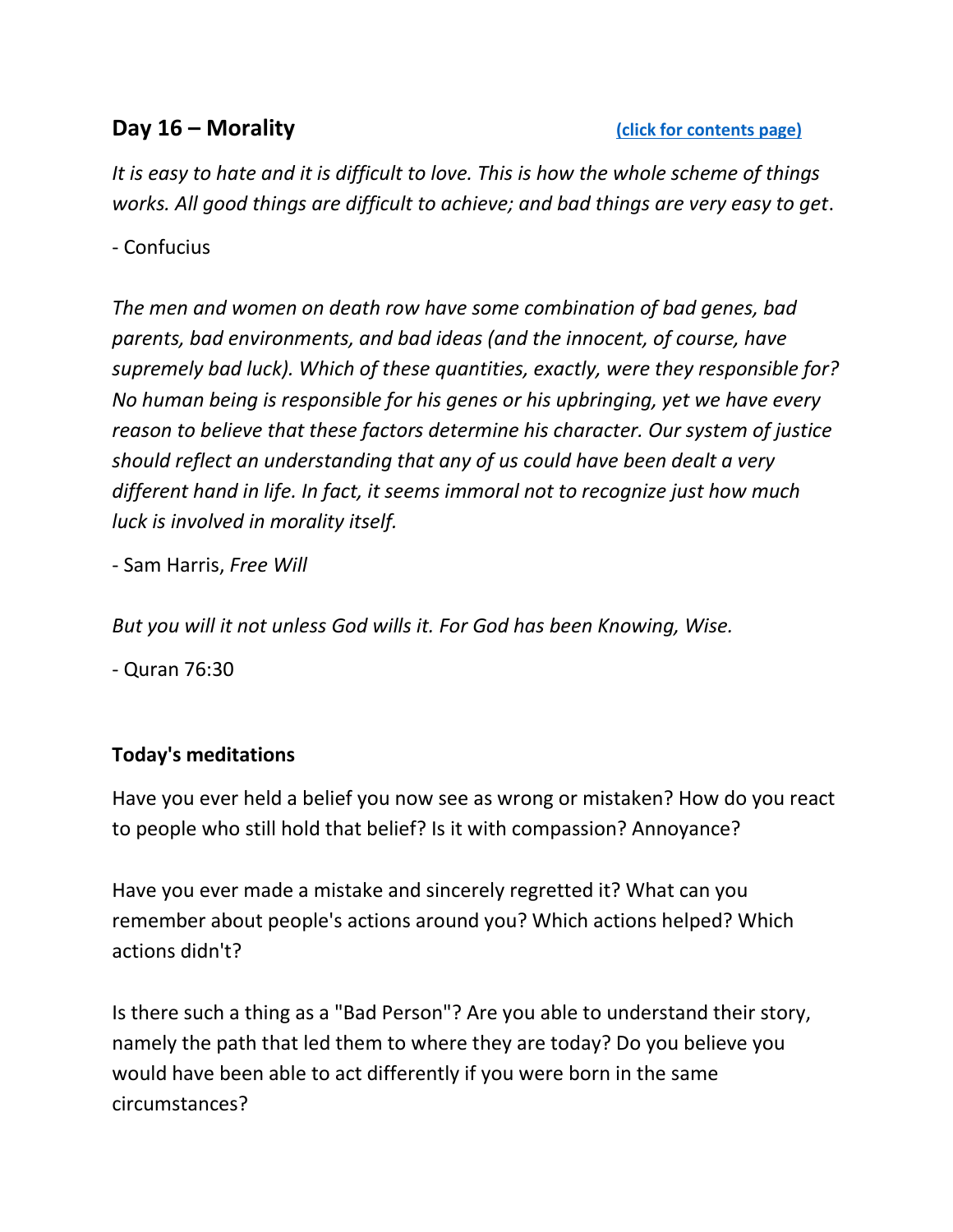<span id="page-17-0"></span>*An hour's contemplation is better than a year's worship.* 

*-* Prophet Muhammed (pbuh)

*Your vision will become clear only when you can look into your own heart. Who looks outside, dreams; who looks inside, awakens.* 

*-* Carl Jung

*A vague angst about something I can't quite put my finger on, something which causes me all too easily to avoid being present in my own life. Instead, I busy myself, with this or that, avoiding the silence. Living through the new task at hand. I send text messages, put on some music, listen to the radio, or allow my thoughts to flit about, rather than holding still and shutting out the world for a single moment. I think the fear Fosse expresses is a fear of getting to know ourselves better. There is a whiff of cowardice whenever I try to avoid that.* 

*-* Erling Kagge

# **Today's meditations:**

When was the last time you were truly doing nothing? Try spending the next 15 minutes in complete silence. What thoughts arise? Are there any common themes? Does the silence tell you anything?

Do you find it difficult to sit in complete silence alone? If so, why? Is there something you're trying to repress? Are you afraid of anything?

How well would you say you know yourself? What's important to you?

How did you find the 15 minutes of silence? Could you make a habit of this?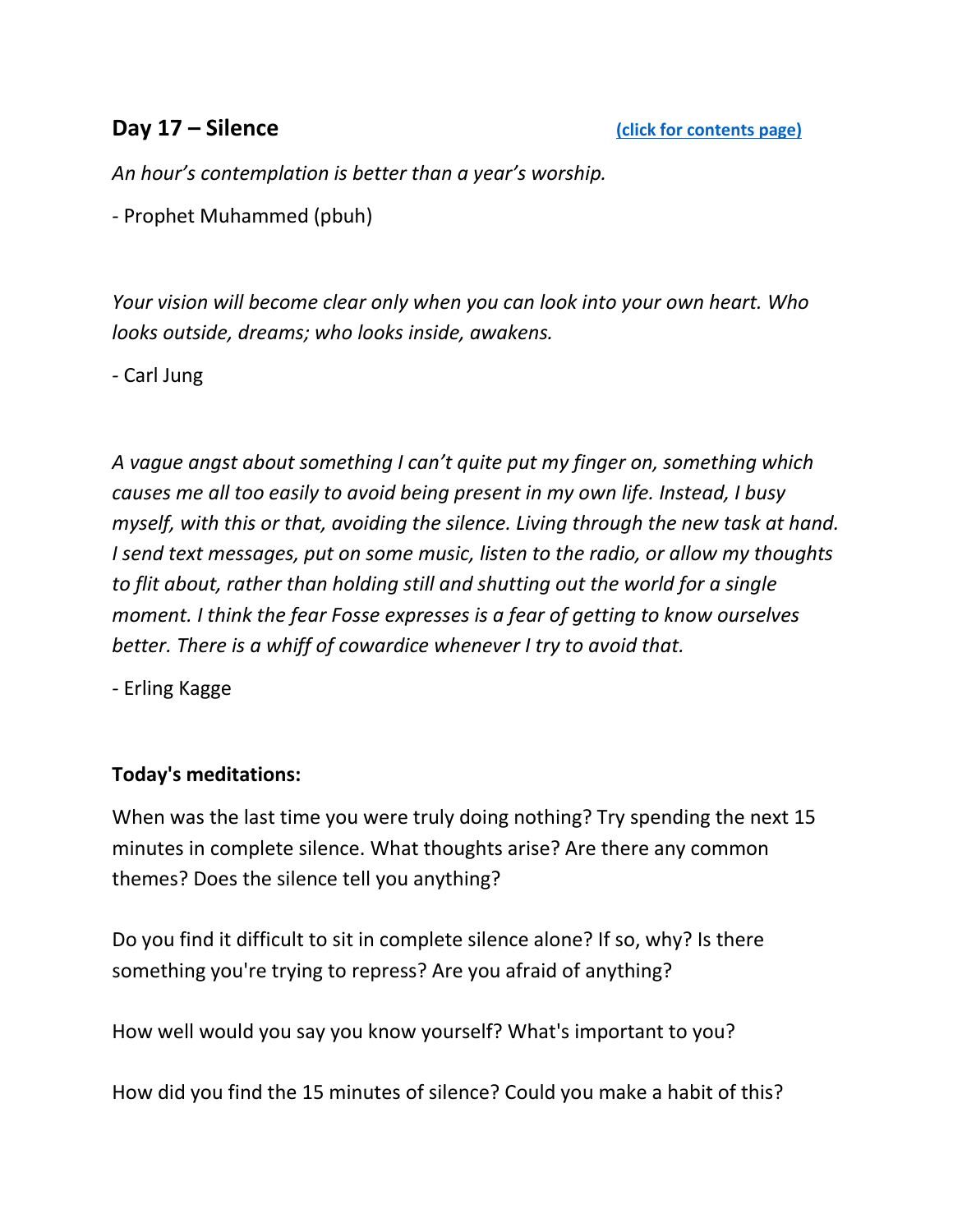<span id="page-18-0"></span>*The most excellent jihad [holy war] is that for the conquest of self.* 

*-* Prophet Muhammed (pbuh)

*Can you walk on water? You have done no better than a straw. Can you fly in the air? You have done no better than a bluebottle. Conquer your heart; then you may become somebody.* 

*-* Ansari of Herat

*How much 'ego' do you need? Just enough so that you don't step in front of a bus.*

- Shunryu Suzuki

### **Today's meditations:**

How important do you consider yourself? How is this conveyed in your thoughts towards others, in your dealings with others? Do you ever find yourself thinking you are better than another person or group?

When is the last time you were right about something? Did you tell others? When is the last time you wrong about something? Did you tell others?

How often do you use the words 'I' and 'my'? How often do you use the words 'we' and 'ours'?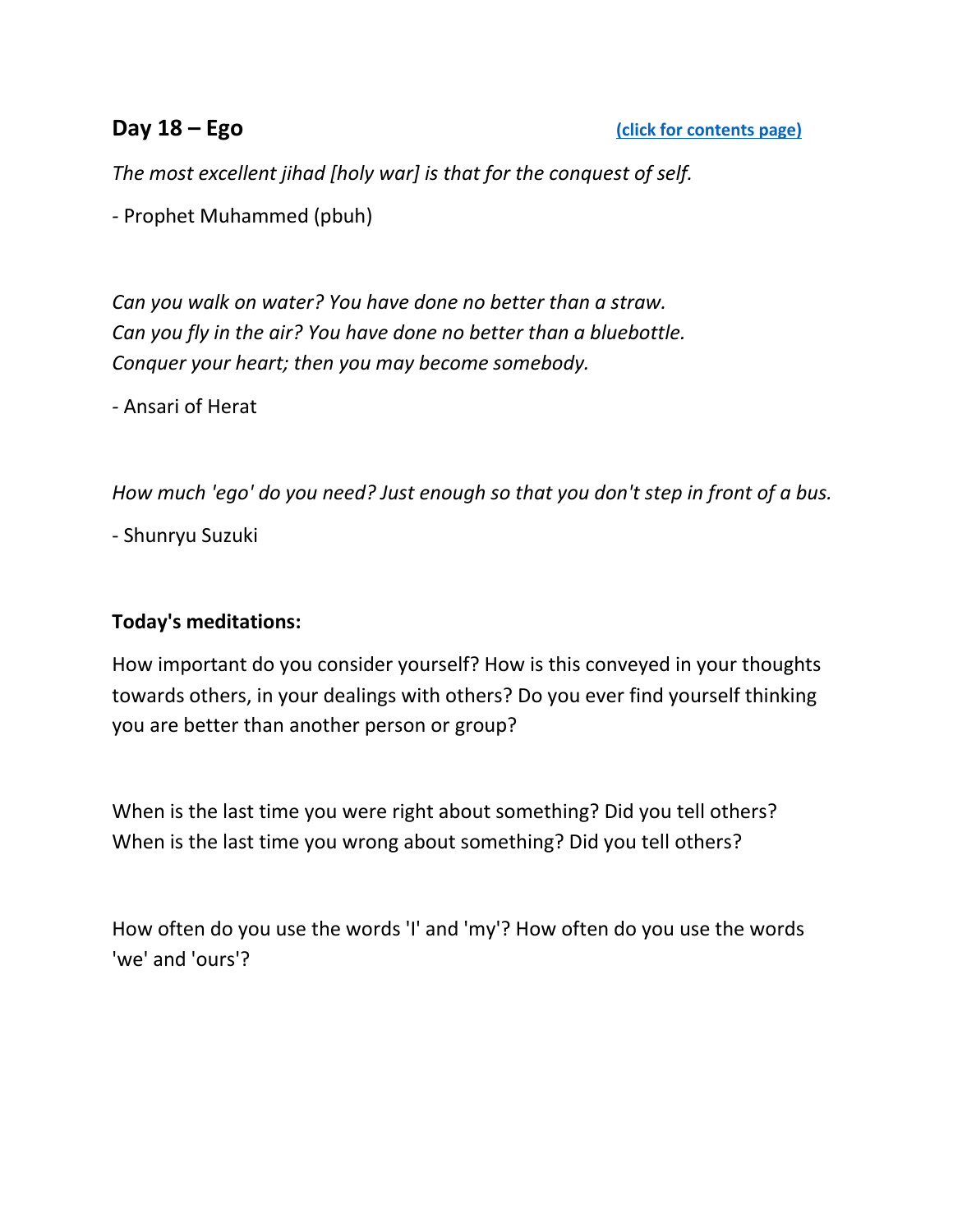<span id="page-19-0"></span>*The gem cannot be polished without friction, nor man perfected without trials.* 

*-* Chinese proverb

*When faced with a radical crisis, when the old way of being in the world, of interacting with each other and with the realm of nature doesn't work anymore, when survival is threatened by seemingly insurmountable problems, an individual life-form - or a species - will either die or become extinct or rise above the limitations of its condition through an evolutionary leap.*

- Eckhart Tolle

*What remains in diseases after the crisis is apt to produce relapses.*

- Hippocrates

# **Today's meditations:**

# *Let's talk about COVID...*

How are you feeling? Have you acknowledged your own emotions without judgment?

Has this situation made you reassess anything? If you could pick one habit that you wish to cultivate post lockdown what would it be? Why?

If COVID-19 can be considered a dress rehearsal for crisis and chaos, what do you think "show time" will be? Are there actions in your life that you feel may contribute to these future events?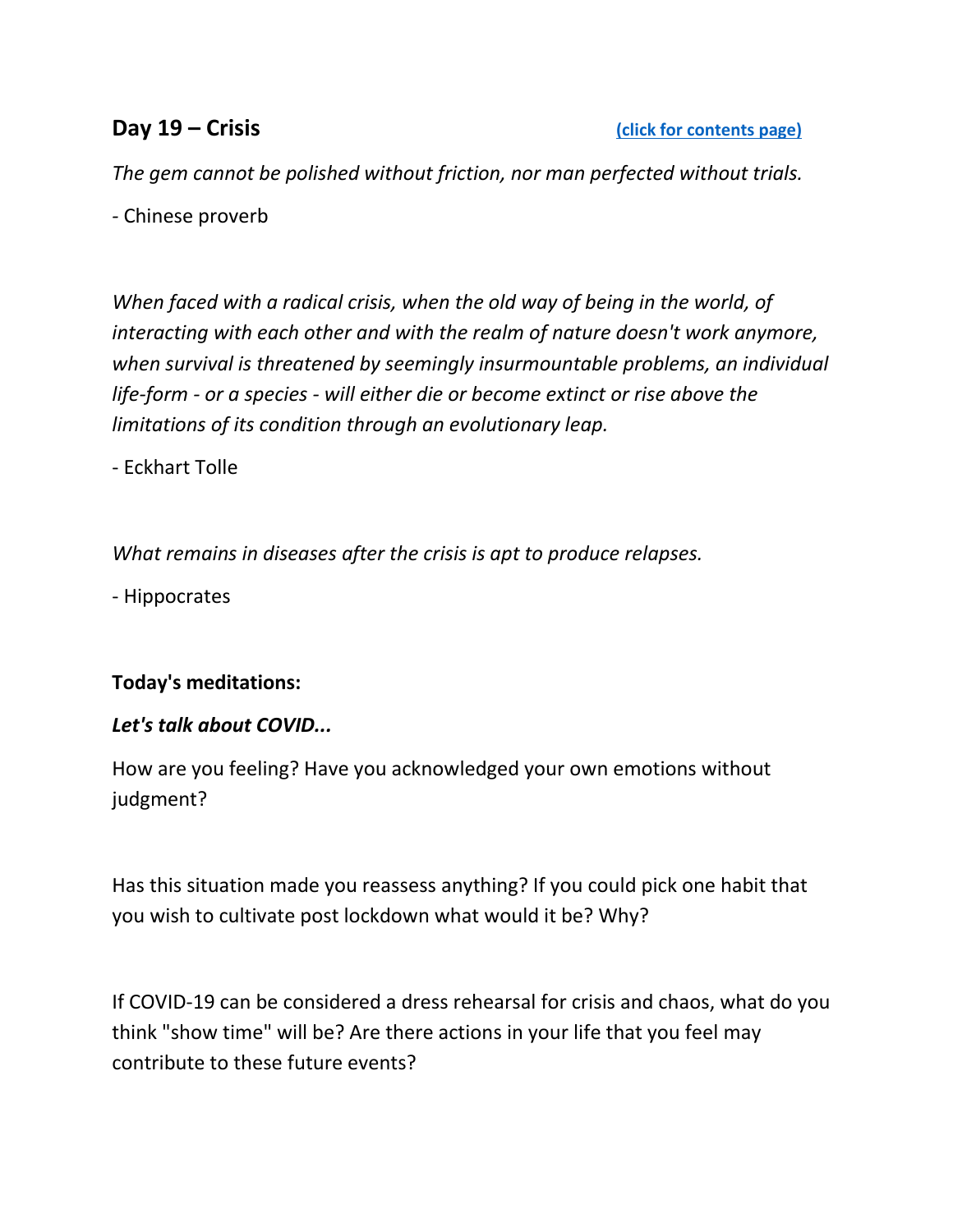<span id="page-20-0"></span>*God it is who gives: I am only a distributor.*

*-* Prophet Muhammed (pbuh)

*The Master can keep giving because there is no end to her wealth. She acts without expectation, succeeds without taking credit, and doesn't think that she is better than anyone else.*

- Lao-tzu, *Tao Te Ching*

*Don't accumulate if you do not need. The excess of wealth in your hands is for the society, and you are the trustee for the same.* 

*-* Mahavira

*Overcoming poverty is not a task of charity, it is an act of justice. Like slavery and Apartheid, poverty is not natural.*

- Nelson Mandela

### **Today's meditations:**

What does it mean to be charitable? What is the difference between giving selfishly and giving selflessly? How do you react when you don't receive credit or recognition for something?

Should charity just be limited to donating money? What benefits come from giving your possessions or time? Or sharing? Is there anything you would like to do more of?

Have you ever donated something when you found it difficult to do so? If so, how did that feel? What came of it? What does it mean to give of yourself?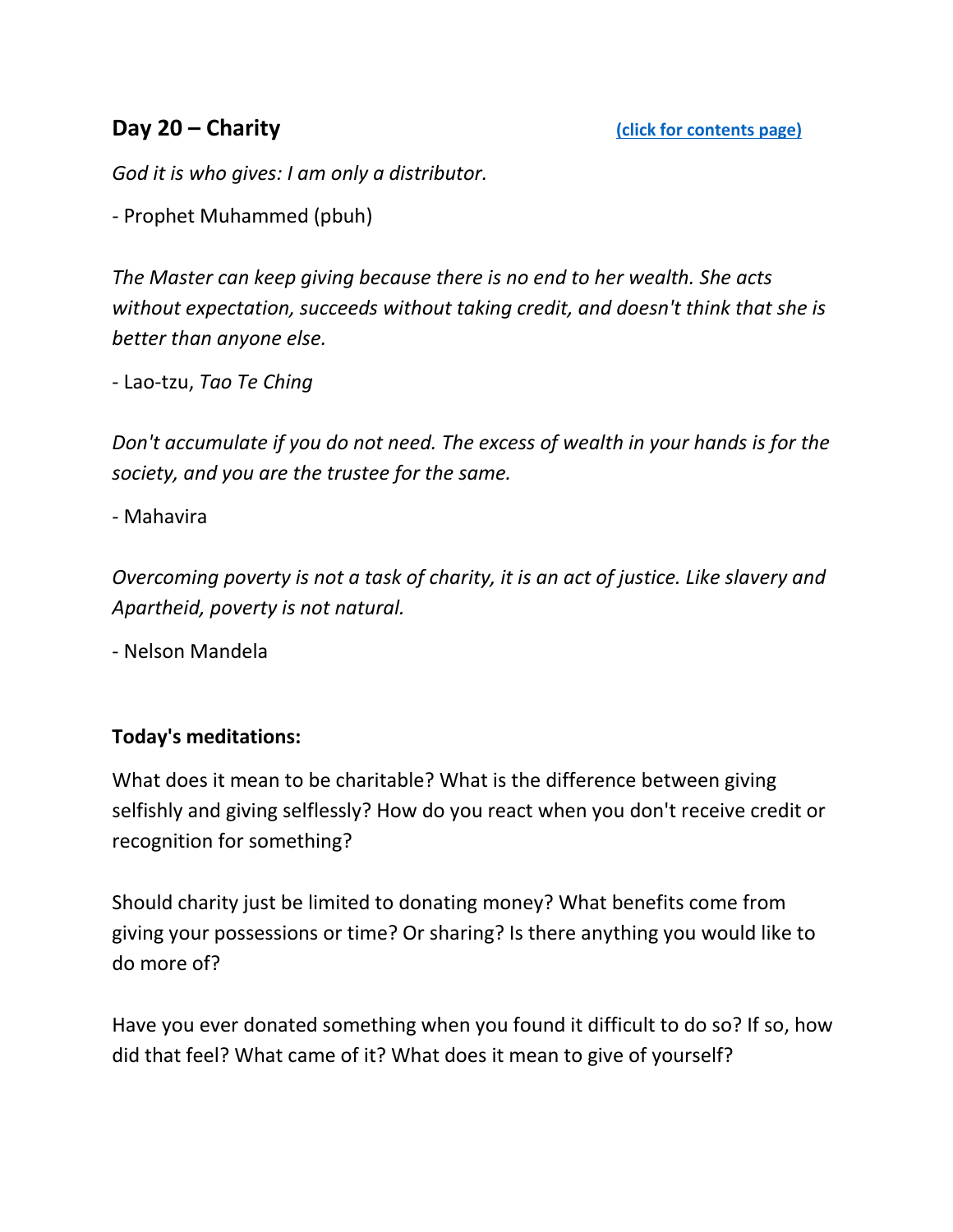<span id="page-21-0"></span>*Truly we belong to God and truly we are ones who return to Him.* 

*-* Quran 2:156

*Never say about anything, "I've lost it," but rather "I've given it back." Your child has died? It has been given back. Your wife has died? She has been given back.* 

*-* Epictetus, *Handbook*

*Death is a bridge that unites friend with friend.* 

*-* Prophet Muhammed (pbuh)

*Dead people receive more flowers than the living ones because regret is stronger than gratitude.*

- Anon

### **Today's meditations:**

Think of a loved one who has died. Take a moment to reflect on your memories with them. What qualities were you fond of? What can you learn from them? In their memory, is there anything you would like to implement or change in your own life if you haven't already?

Think about how you currently treat those close to you. Are there any behaviours you may regret if they were to die tonight? If so, could you change them now whilst they are still alive?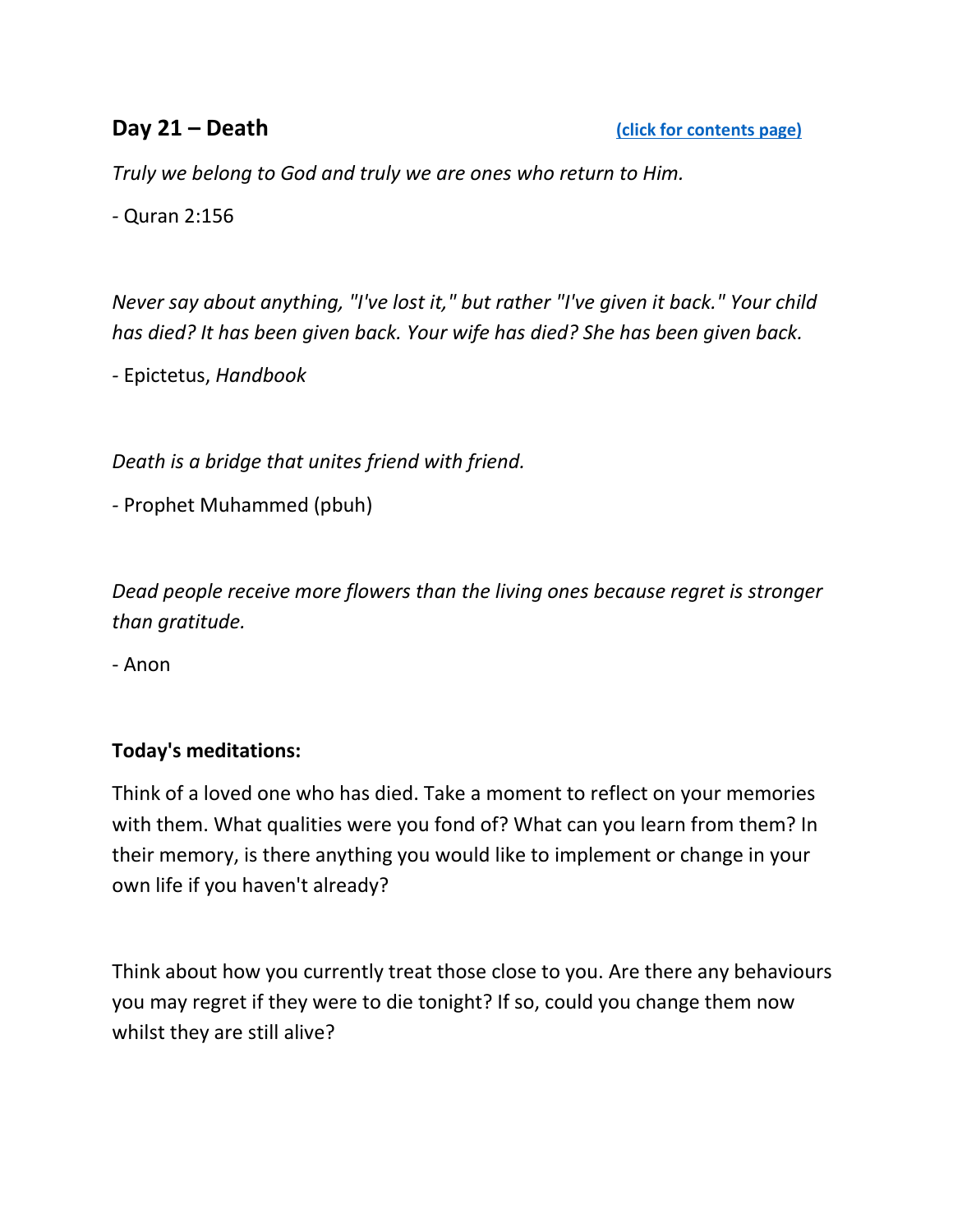<span id="page-22-0"></span>*O human being! Truly you are one who is labouring toward your Lord laboriously and you will be one who encounters Him.* 

*-* Quran 84:6

*The winds of God's grace are always blowing; it is for us to raise our sails.* 

*-* Sri Ramakrishna

*God is closer to us than water is to a fish.* 

*-* St Catherine of Siena

### **Today's meditations:**

Have you ever experienced something Greater than you? If so, how did that make you feel? How did such moments come about? In any case, do you think you wait for them or do you actively seek them?

Do you ever look for validation or solace? If so, where do you go? How reliable are those sources?

How often do you commune with others? How often do you commune with yourself? How often do you commune with the Divine?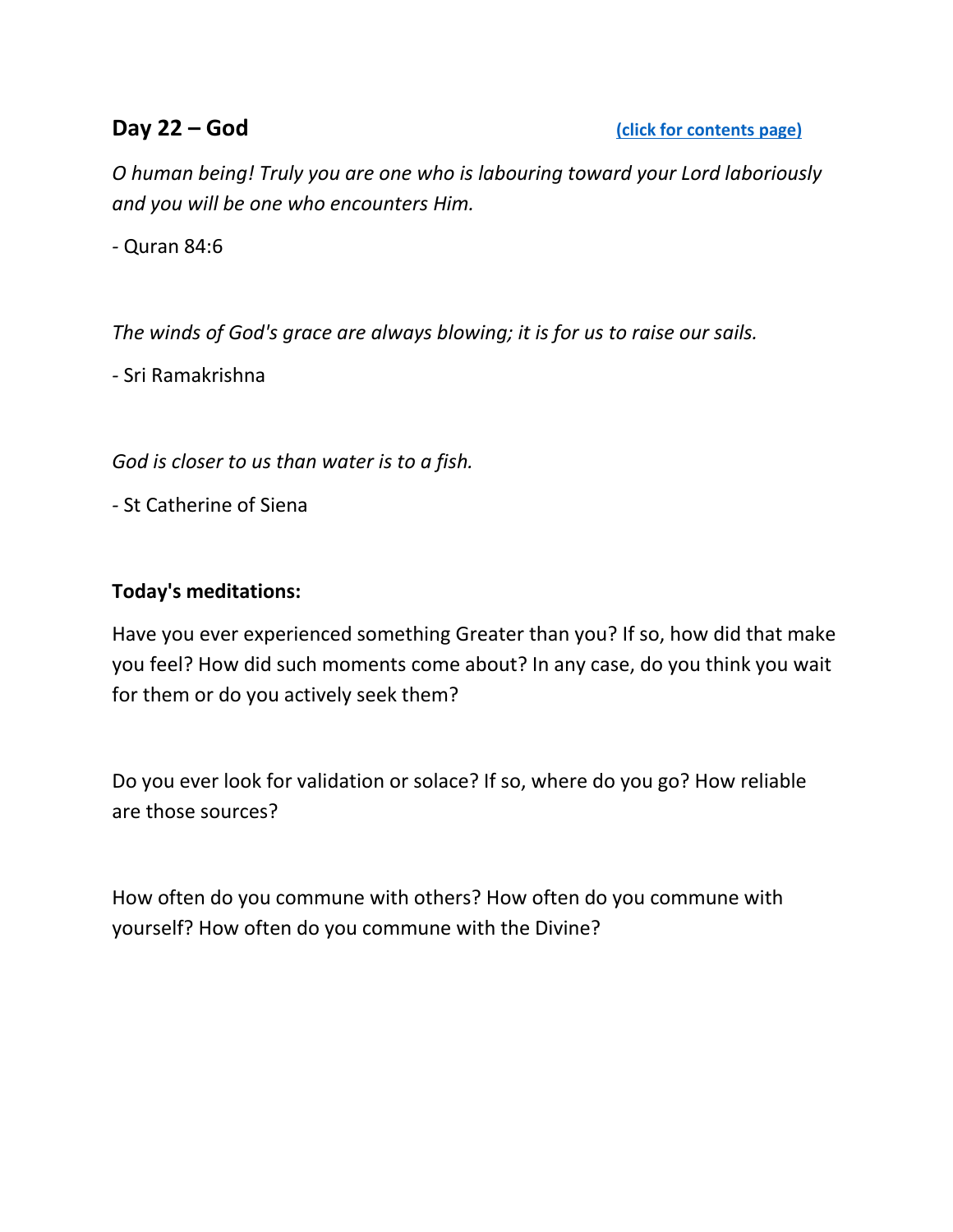<span id="page-23-0"></span>*A man slips with his tongue more than with his feet.* 

*-* Prophet Muhammed (pbuh)

*Always meet petulance with gentleness and perverseness with kindness. A gentle hand can lead even an elephant by a hair. Reply to your enemy with gentleness.*

- Zoroaster

As I walked out the door toward the gate that would lead to my freedom, I knew if *I didn't leave my bitterness and hatred behind, I'd still be in prison.*

- Nelson Mandela

### **Today's meditations:**

Think back to recent memories. Who or what have you been angry at? Are you able to name any positives that came out of it? Did the anger resolve the issue?

Are you angry about something that is not within your power to control? If so, can you think of an alternative reaction that would be more suitable? If the issue is within your power, what purpose is the anger serving?

What are your "trigger events"? Is there room to pause and reflect before allowing yourself to react? Are there any other methods which could alleviate the pressure each time you had to deal with them?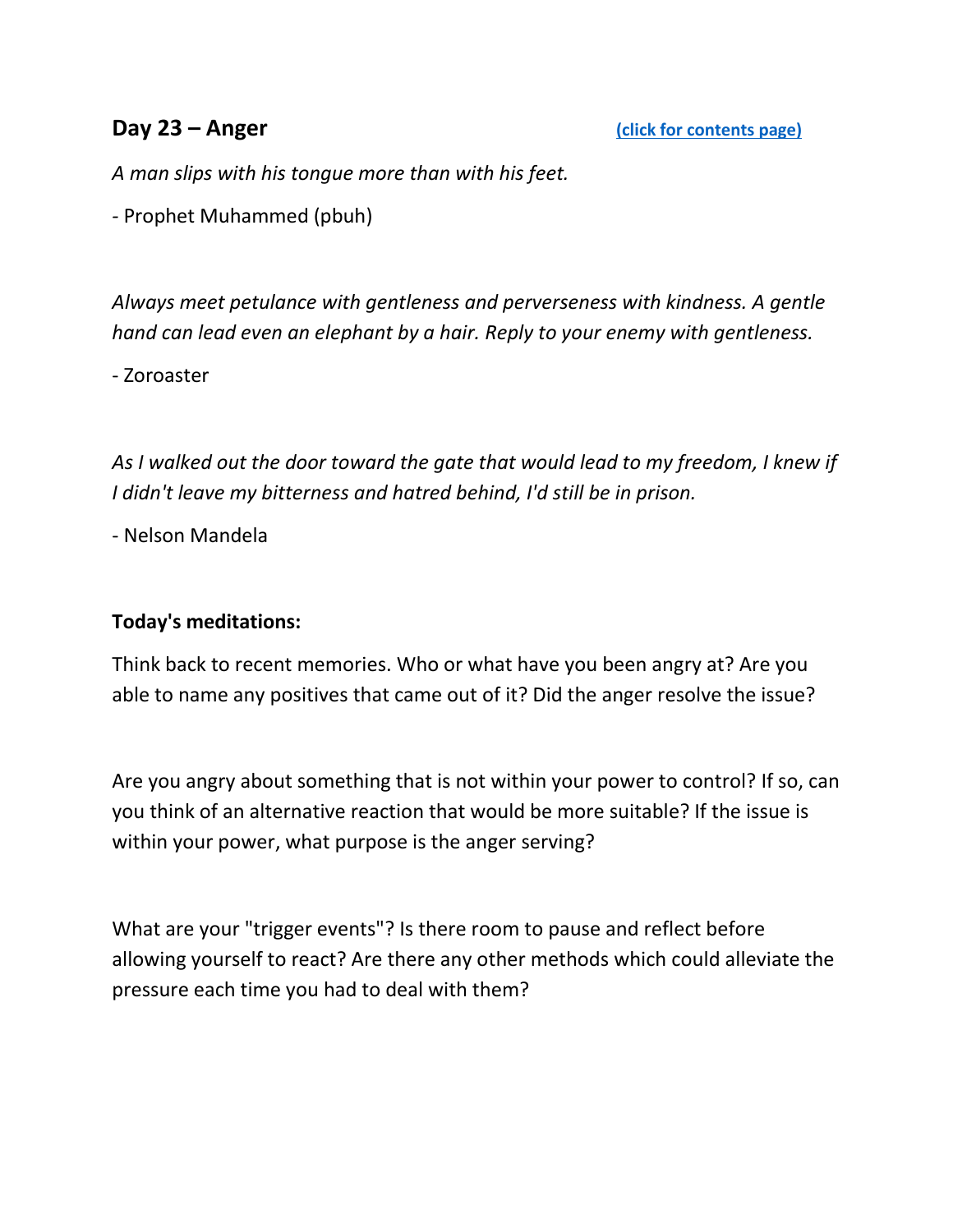<span id="page-24-0"></span>*We shrink from change; yet is there anything that can come into being without it? What does Nature hold dearer, or more proper to herself? Could you have a hot bath unless the firewood underwent some change? Could you be nourished if the food suffered no change? Is it possible for any useful thing to be achieved without change? Do you not see, then, that change in yourself is of the same order, and no less necessary to Nature?* 

*-* Marcus Aurelius, *Meditations*

*Know that sleep is the brother of death. Use it as a guide to death, for there is no way to wake up in death or to return to correct action once you have missed it.* 

*-* Imam Jafar as-Sadiq (pbuh), *Lantern of the Path*

*If you are irritated by every rub, how will your mirror be polished?* 

*-* Rumi

# **Today's meditations:**

What role has patience played in your life? What about in those of others who may inspire you?

How patient are you with people and their behaviours? Are there opportunities to show more patience in other aspects of your life? How might that help?

Before you go to bed today, reflect on your day. What went well? What are you grateful for? What could you have done better? When (if) you arise the next day, could you make some tangible commitments to live a better day than the one before?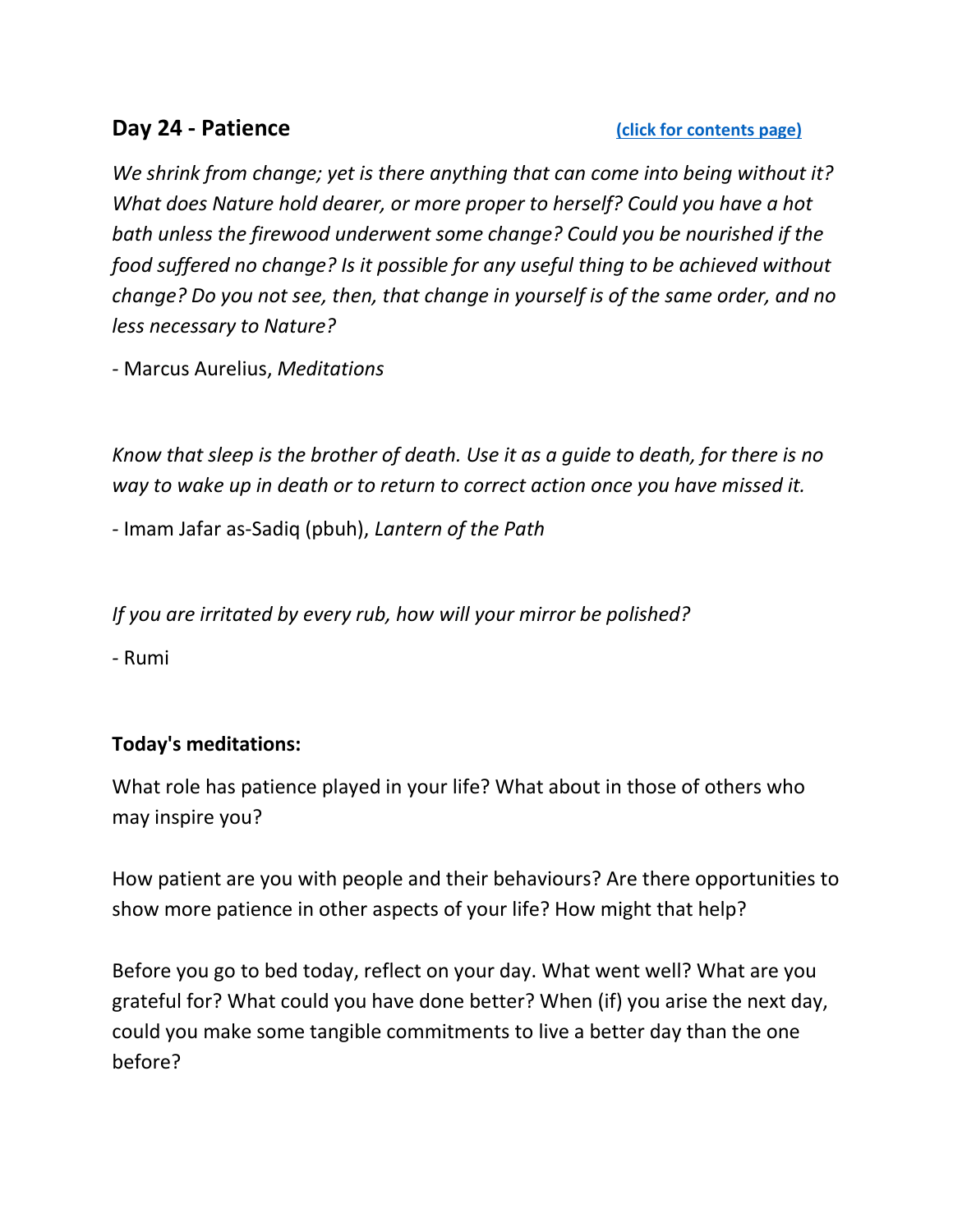## <span id="page-25-0"></span>**Day 25 – Elders [\(click for contents page\)](#page-0-0)**

*A test of a people is how it behaves toward the old. It is easy to love children. Even tyrants and dictators make a point of being fond of children. But the affection and care for the old, the incurable, the helpless are the true gold mines of a culture.*

- Rabbi Abraham Joshua Heschel

*I am above eighty years old; it is about time for me to be going. I have been forty years a slave and forty years free and would be here forty years more to have equal rights for all.* 

*-* Sojourner Truth

## **Today's meditations:**

What benefit is there in society having different generations of people? What can younger generations gain from elders? What things are worth inheriting and what things should be changed?

Do you think we as a society are afraid of not being young? Has this opinion affected the way you personally see older people?

Do you want to grow older? If so, is there anything you want to change about yourself on the way? How might younger generations perceive you? What would harmonious relations with them look like?

Are there any elders who are memorable for you? Why? What do you admire?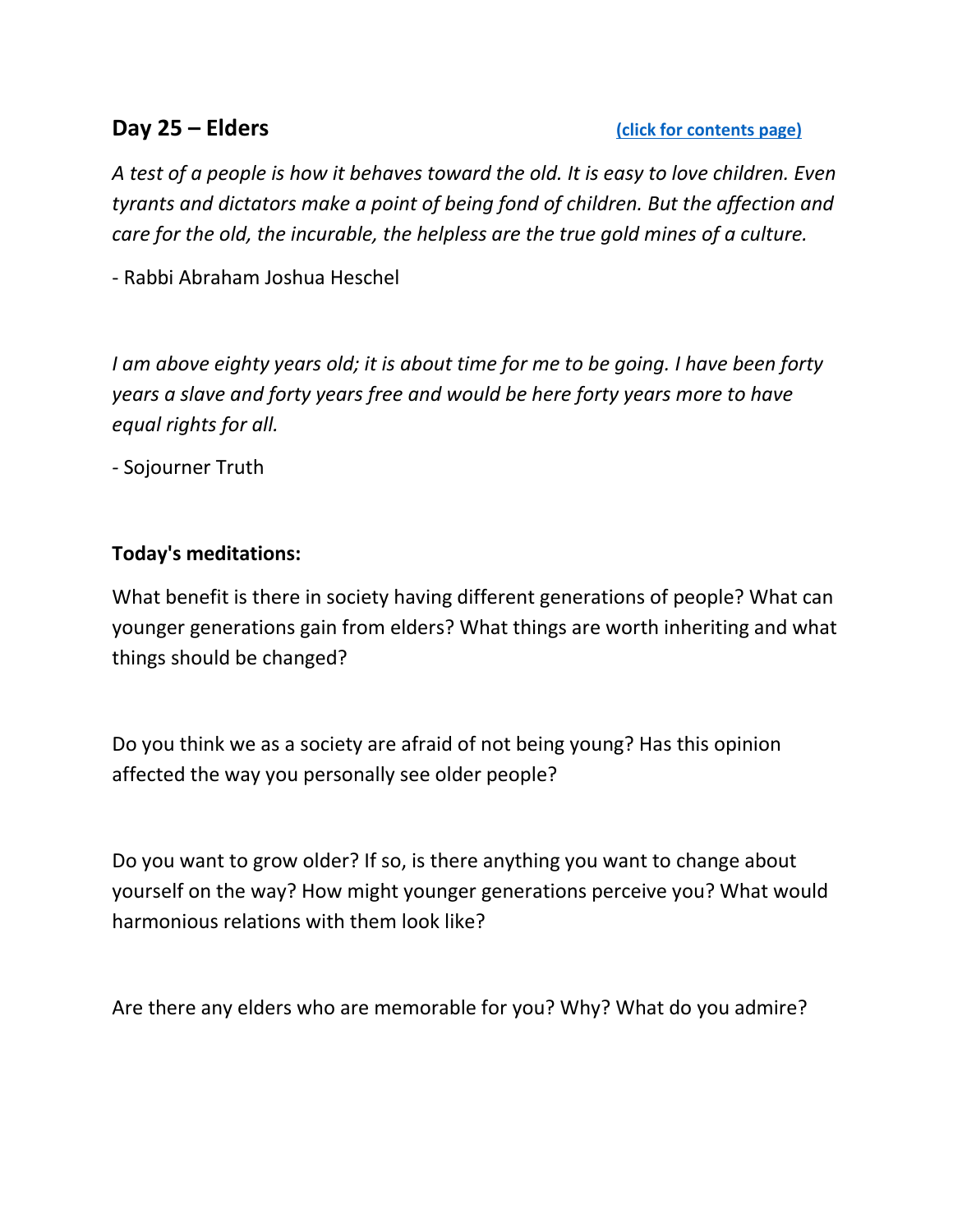# <span id="page-26-0"></span>**Day 26 – Technology** *Click for contents page)*

*We've moved from wisdom to knowledge, and now we're moving from knowledge to information, and that information is so partial – that we're creating incomplete human beings.*

- Vandana Shiva

*If you have built castles in the air, your work need not be lost; that is where they should be. Now put the foundations under them.*

- Henry David Thoreau, *Walden*

*Ultimately, saying that you don't care about privacy because you have nothing to hide is no different from saying you don't care about freedom of speech because you have nothing to say.*

- Edward Snowden

*Whoever invades people's privacy corrupts them.* 

- Prophet Muhammed (pbuh)

# **Today's meditations:**

How much time do you spend on a screen? Why do you use social media? How do you think what you consume digitally affects your mental wellbeing?

Why do some companies give you access to tools for free? How do they make their money? To what extent are you a product?

All Wi-Fi/Mobile Networks turn off tomorrow. How does this change how you spend your time? Your habits? Your relationships? Could you ever try this?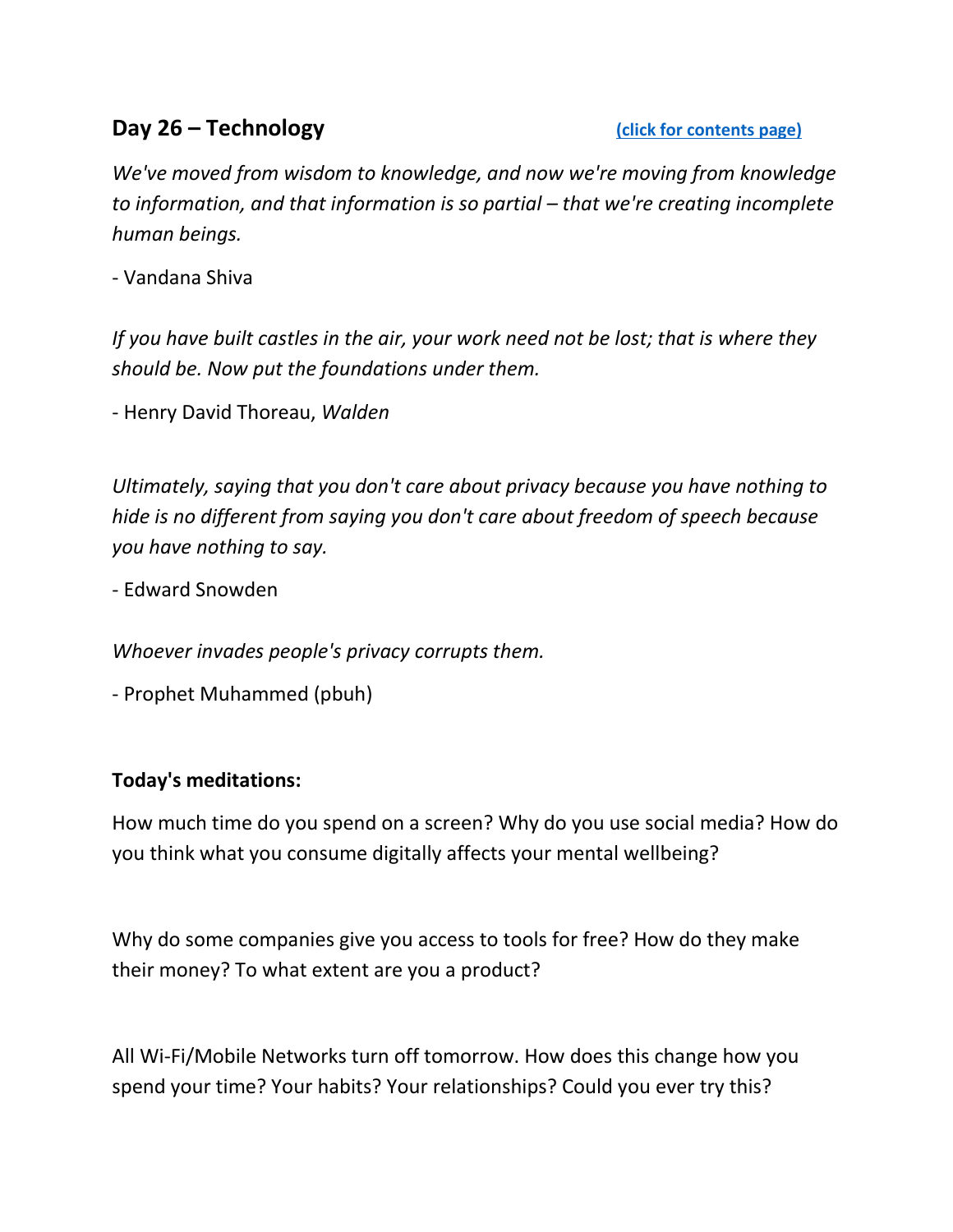# <span id="page-27-0"></span>**Day 27 – Kindness Contents page)**

*Tenderness and kindness are not signs of weakness and despair, but manifestations of strength and resolution.*

- Kahlil Gibran

*Do not be content with showing friendship in words alone, let your heart burn with loving kindness for all who may cross your path.*

- Baha'u'llah

*Do good and throw it in the sea.*

- Arabic proverb

## **Today's meditations:**

Do you think people who do "bad" things deserve kindness? If not, what is the checklist to be deserving of kindness?

Can you think of five different ways we can be kinder in our lives? How much do they cost? How much benefit is reaped for the person being kind?

Should it matter if a recipient of kindness does not react the way you'd like them to?

Through what process can two perceived enemies become friends? Do you think bridges between people can be mended? What role, if any, can kindness play?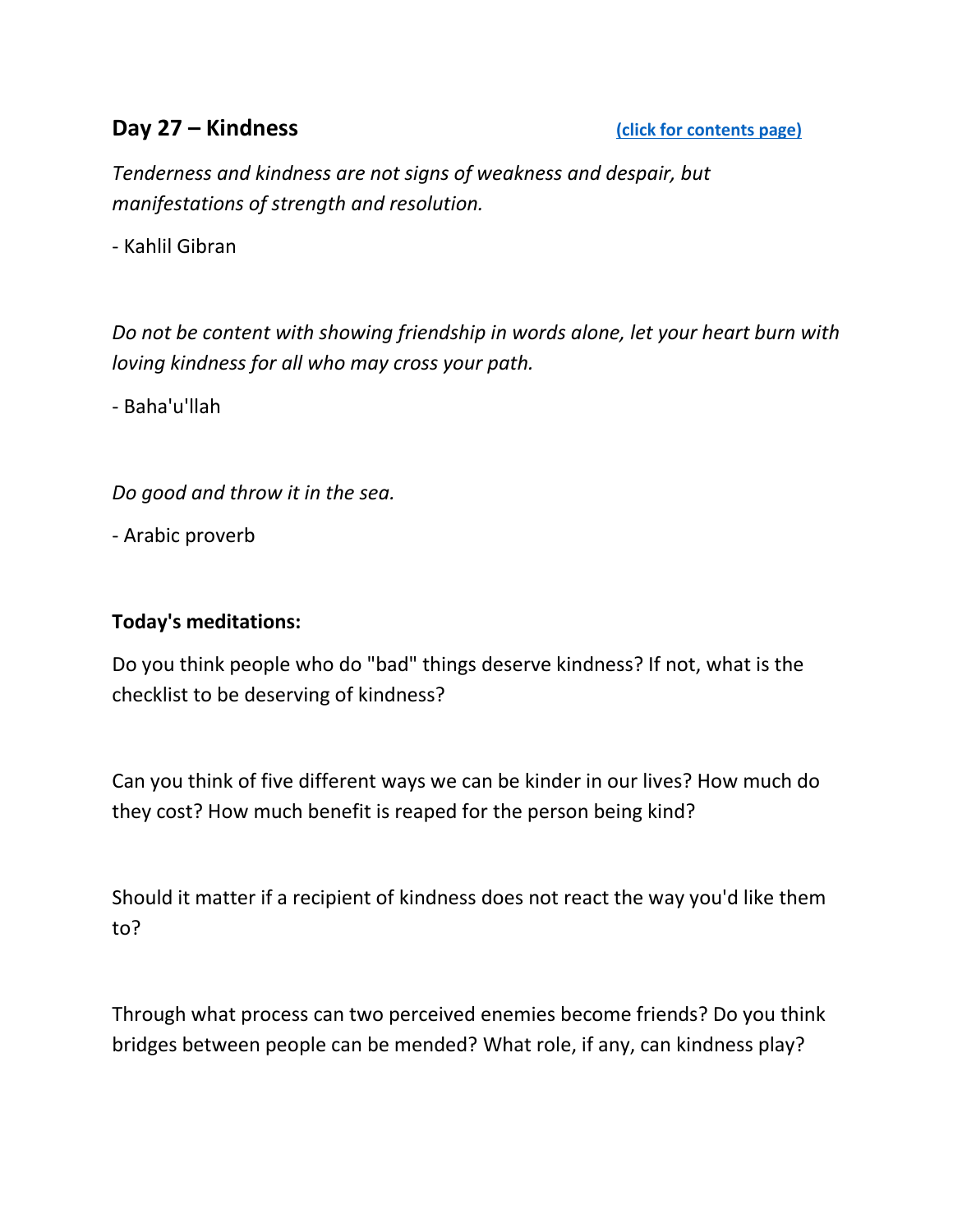### <span id="page-28-0"></span>**Day 28 – Action Contents page**)

*The opposite of love is not hate, it's indifference. The opposite of art is not ugliness, it's indifference. The opposite of faith is not heresy, it's indifference. And the opposite of life is not death, it's indifference.* 

- Elie Wiesel

*First they came for the socialists, and I did not speak out—because I was not a socialist. Then they came for the trade unionists, and I did not speak out because I was not a trade unionist. Then they came for the Jews, and I did not speak out—because I was not a Jew. Then they came for me—and there was no one left to speak for me.* 

- Martin Niemöller

*There's really no such thing as the 'voiceless'. There are only the deliberately silenced, or the preferably unheard.*

- Arundhati Roy

# **Today's meditations:**

Are there role models you have that motivate you to make the world better place? How do you do this currently?

How often do you go out of your comfort zone? To what extent do you do this for the things you care about?

<span id="page-28-1"></span>Has there ever been a time when 'bad things' around you occurred? How was this allowed to take place? What eventually caused it to stop? If you are not part of the solution, do you think that makes you part of the problem?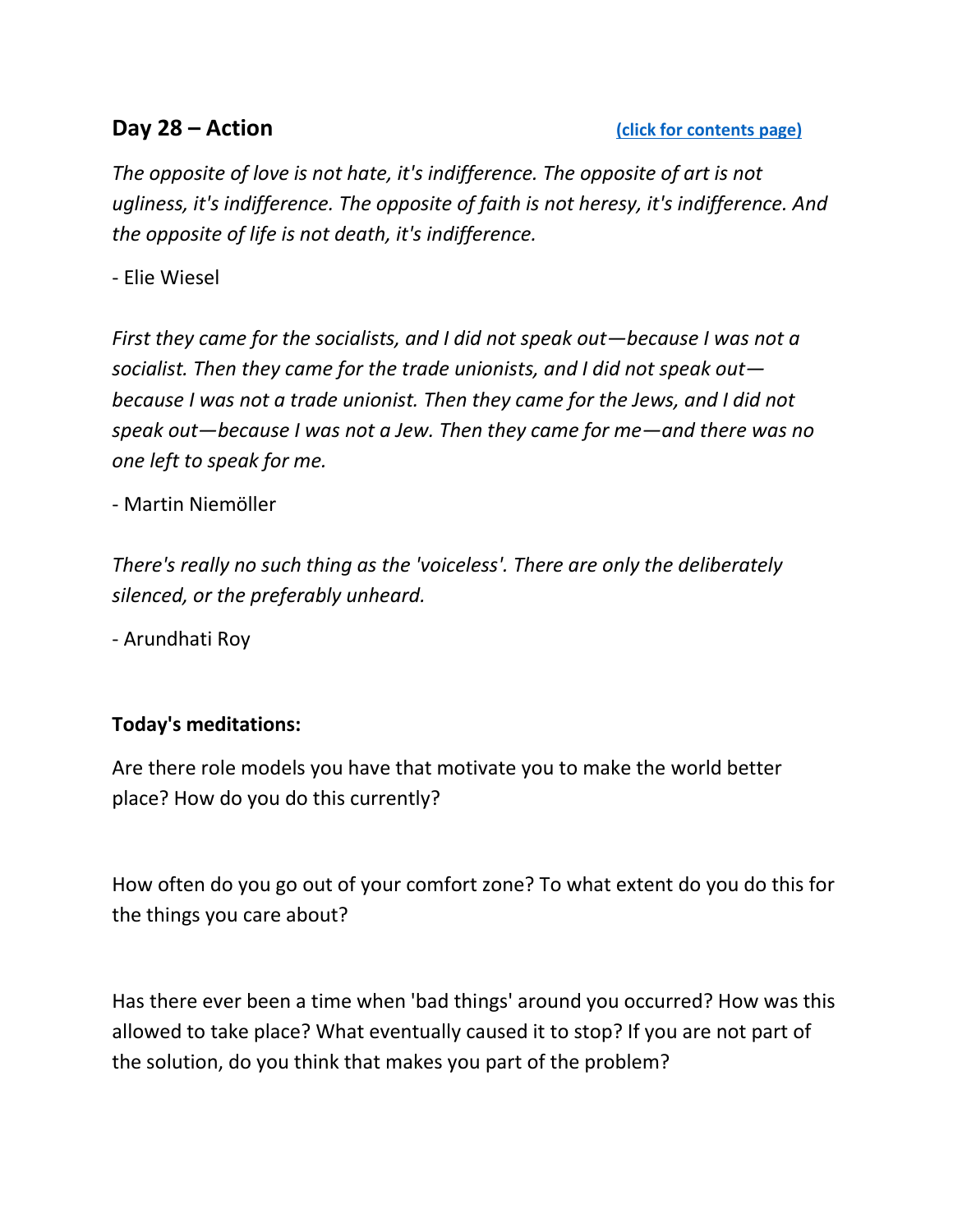# **Day 29 – Transience** *Click for contents page*

*Do you think that you are going to live forever? Alas you are grossly mistaken. Where are all the prophets and apostles of God? Where are all the saints and the God-fearing people? Where are the martyrs and the virtuous people? Where are the learned and the ignorant people? Where are the rich and the poor? Where are our fathers, forefathers, mothers, daughters and sons? Surely death spares no one. It overtakes all and the persons who were once a living force suddenly become lifeless.* 

*-* Extract from an Islamic prayer for the deceased (in Arabic, *Sadaqallah*)

*How small a fraction of all the measureless infinity of time is allotted to each one of us; an instant, and it vanishes into eternity.* 

*-* Marcus Aurelius, *Meditations*

### **Today's meditations:**

How often do you feel you experience the present moment? How often is your mind elsewhere when doing something? Can you take more time to savour the 'now'?

Do you allow yourself to wonder? When was the last time you were in awe of something? How often do you just stop and contemplate?

Take a few moments to zoom out and imagine yourself as a thread in the tapestry of the human story. What has changed over millennia and what has remained constant? How long will you be remembered for? Does anyone stand out in eternity? If not, so what?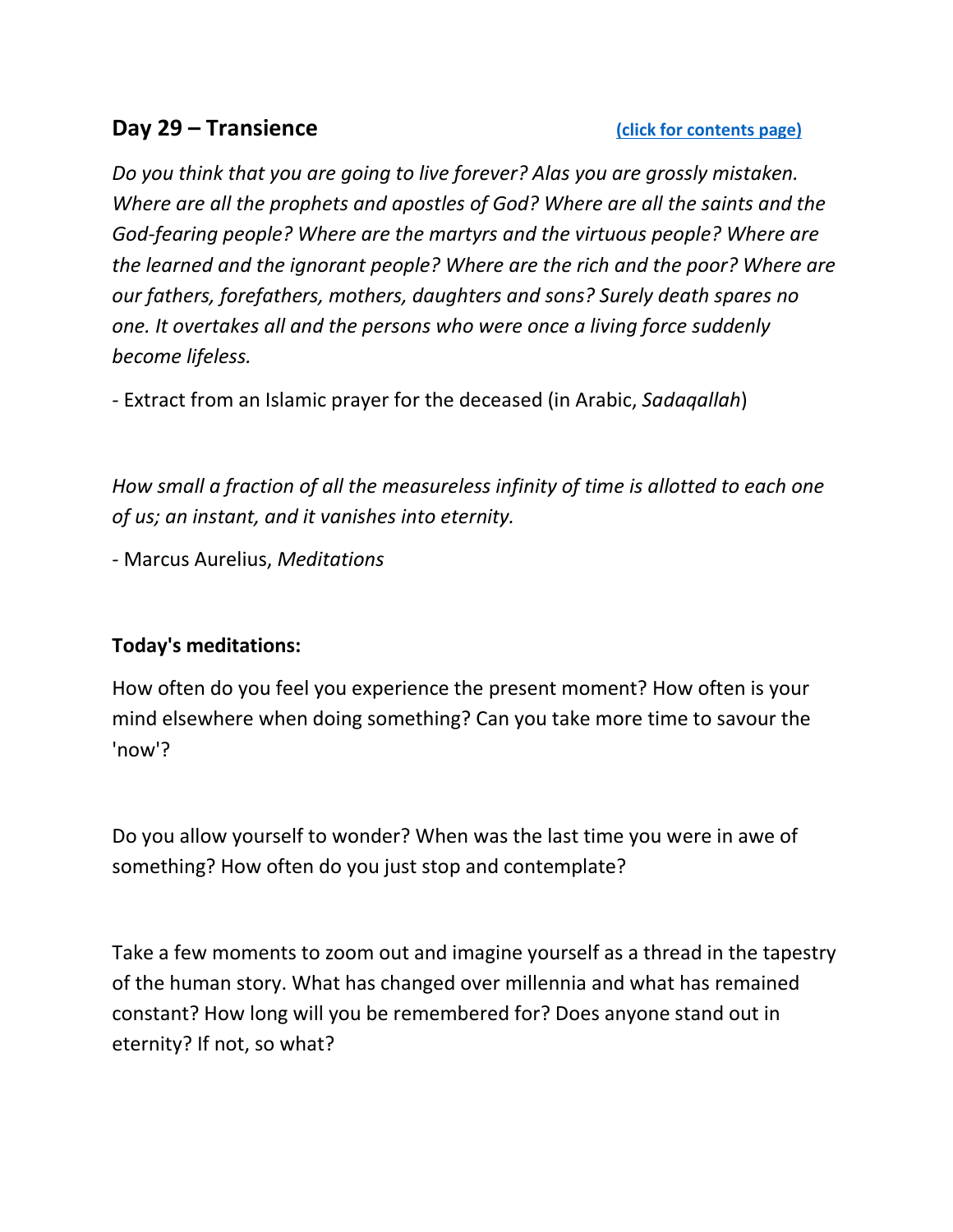# <span id="page-30-0"></span>**Day 30 – Purpose** *Click for contents page*

*Truly God alters not a folk until they alter what is within themselves.* 

*-* Quran 13:11

*We are what our thoughts have made us; so take care about what you think. Words are secondary. Thoughts live; they travel far.* 

*-* Swami Vivekananda

*The world will always need revolution. That doesn't mean shooting and violence. A revolution is when you change your thinking* 

*-* Jose Mujica

### **Today's meditations:**

Do you want to become a better human being? What steps can you take to change?

Is there a part of you that wishes for something greater than your daily routine? Is there something you are passionate about that you have not yet had the chance to pursue or learn? How could you make that a reality?

What will be your revolution? How will you change the way you behave? The way you think? The way you live?